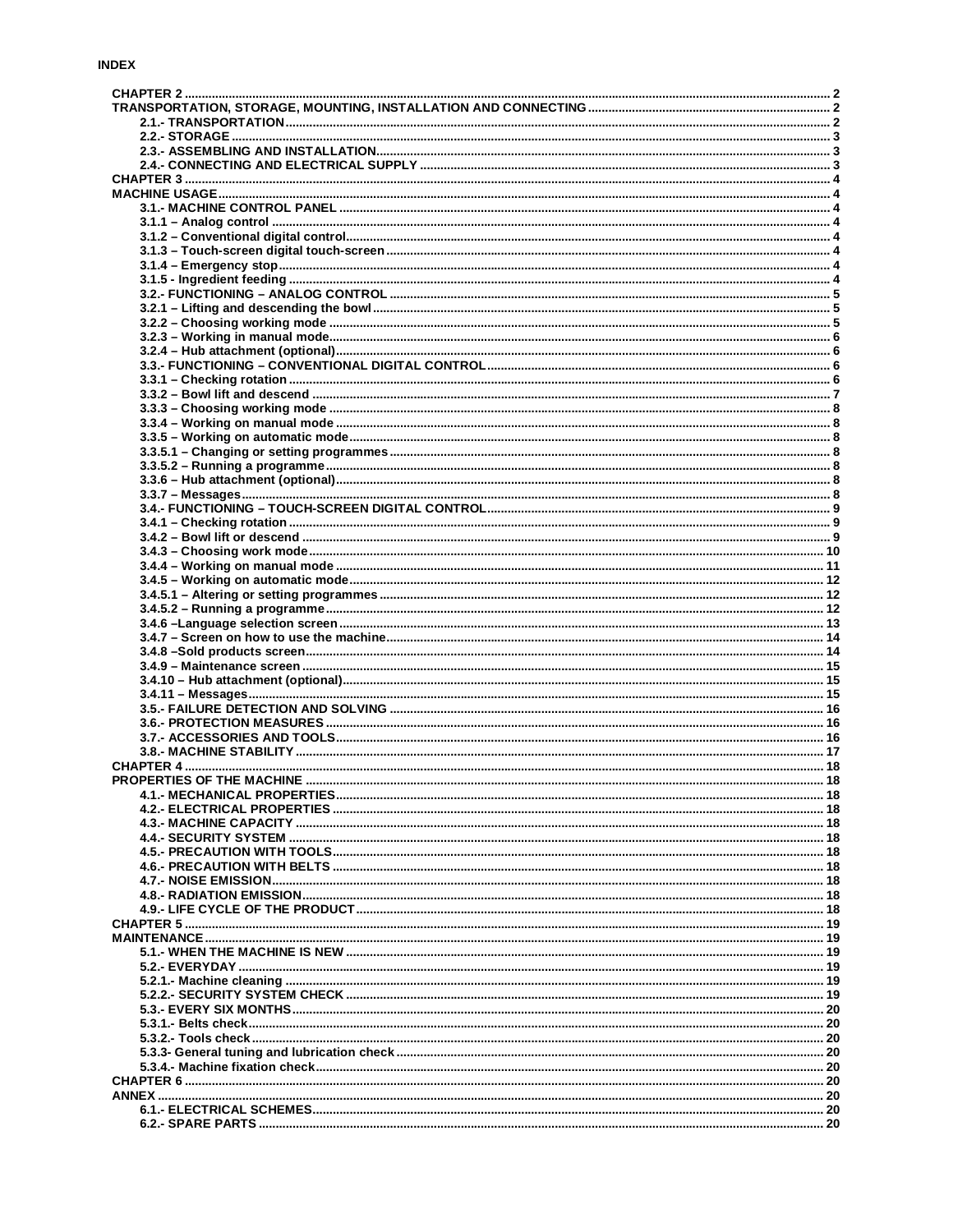#### **CHAPTER 2 TRANSPORTATION, STORAGE, MOUNTING, INSTALLATION AND CONNECTING**

The incorrect transportation, storage, mounting, installation or connection of this machine by the client or representative may cause material, people, property or animal damage, the manufacturer not being held responsible for this.

# **2.1.- TRANSPORTATION**

Always use an adequate transportation device regarding the weight on the nameplate.

Always act in compliance with the current laws in your country. The ignorance of such laws does not justify incompliance.

The machine must be transported according to the following images, with a freight elevator, adequate cables, ropes, chains or hooks.

In case of manual handling the risk of the machine over-sliding or sliding in an unexpected direction, must be taken into account.

Regularly check the package for damage subsequent to transportation. In case of damage suspicion, please contact the supplier for examination or record the event so as to later describe the situation.



**Authorised transportation**



**Authorised transportation:**

**Suspended cargo, oblique forks in relation to the lateral of the machine.**

BTx010 a BTx060.



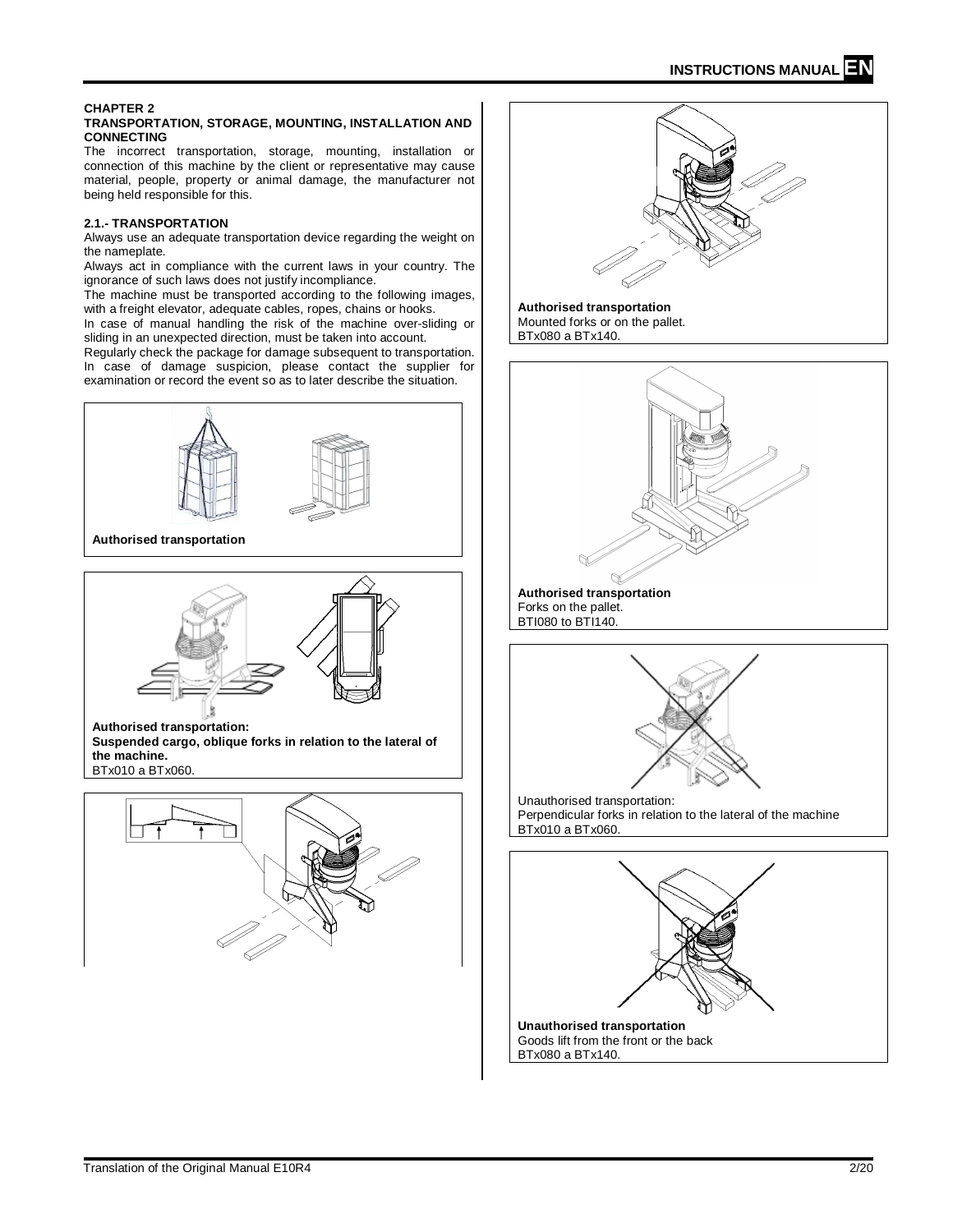

## **2.2.- STORAGE**

Always use transportation equipment for storage that is adequate to the weight on the nameplate of this machine. The storage site has to hold the same weight, thus ground storage is recommendable, avoiding shelves or elevated storage reduces the risk of machine fall. There is no need for it to be fixed to the ground, however, the pavement must be flat and must not be slippery. The pavement should be free of humidity so as to avoid oxidation on painted chassis machines.

During storage, it is mandatory that the machine is disconnected from electrical power supply, but under not circumstances should it be stored subject to bad weather conditions, it must be kept in conditions similar to the work place.

#### **2.3.- ASSEMBLING AND INSTALLATION**



**CAUTION During assembling and installation at the work place, make sure the power supply cable is disconnected from the socket. This should be performed by duly accredited personnel by the manufacturer.**

By the operating place of the machine, remove all packaging, such as cardboard, plastic, pallets, protection wood, film and others. At the exact work place, the machine must be levelled by mounting

the anti-vibration pads as in the following picture.

All the supports of this machine must be adjusted to the floor.



**CAUTION**



**Never run the machine without its complete installation.** 

The pavement must be made of concrete, able to endure the weight of the machine and the load for which it is set, in compliance with the properties on the nameplate of the machine. The pavement must be of a single flat ballast, not containing amendments between the supports of the machine and having a maximum inclination of 0,5%. Anti-vibratory supports must be readjusted, whenever necessary. Make sure no sand or other residue remain between the supports of the machine and the pavement so as to avoid false grips, oscillation or inconvenient noises.

The trolley, optional equipment, is built to facilitate its placing and removal on the machine.



#### **2.4.- CONNECTING AND ELECTRICAL SUPPLY**



**Any intervention to the equipment must be made after the electrical supply cable has been disconnected, however, when working without power is not possible for technical reasons, duly precautions to reduce the risk of electrical shocks and short-circuits must be taken.**

This intervention must be performed by a duly accredited technician.

Electrical connection must be made by means of a plug or junction box connectors, from a "neutral TT" line, with a 300mA differential protection.

The electrical power available must comply with the specifications of the properties on the nameplate of the machine.

Mending supply cables is not allowed.

Power strips for phase reversal, 3D power sockets or other adaptation systems are not allowed.

More than one machine connected to the same power source (socket or derivation) is not allowed.

It is necessary to perform an equipotential bonding between machines that share a ferruled ground wire supplementary connection, of a section of at least 6  $mm^2$ , connected to the exterior screw of this machine identified by the symbol  $\bigoplus$ .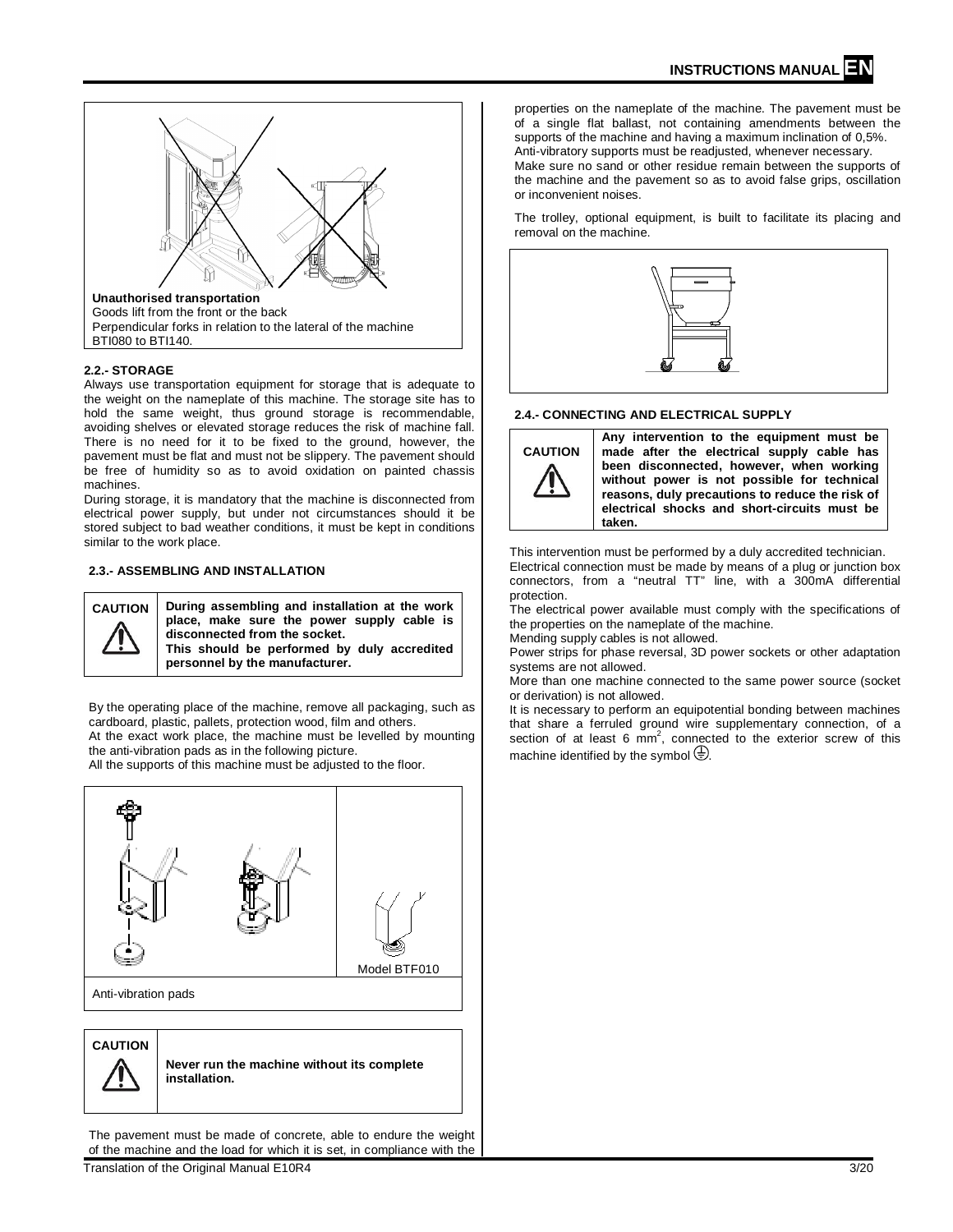# **CHAPTER 3**

#### **MACHINE USAGE**

## **3.1.- MACHINE CONTROL PANEL**

This machine is equipped with a technologically developed control system which controls engines and other electrical equipments. For the machine to run, the following conditions must be respected: Closed grid; emergency button unlocked and main switch on.



#### **ATTENTION: Control must be performed with a finger. The use of hard or sharp objects may cause unrepairable damage.**

**There are 3 control options. Check which applies to your machine.**

#### **3.1.1 – Analog control**



# **3.1.2 – Conventional digital control**



# **3.1.3 – Touch-screen digital touch-screen**

# **3.1.4 – Emergency stop**

# **CAUTION**

**In case of emergency press the emergency button.** 



The emergency button must be pressed only when there is the need to stop the machine abruptly, is case of suspicion of damage to the machine, hazard to people's, property's or animals' safety.

Do not use this button to stop work under regular conditions, use the stop button, so all information regarding counting and figures can be screened and accessed.

#### **3.1.5 - Ingredient feeding**

Open the security grid (If applicable);

Proceed with the cleaning operation in accordance with the chapter on daily maintenance in this manual;

Loading ingredients into the bowl may be performed while it is on work position or while the trolley is detached from the machine (\*):

Make sure the wheels of the trolley  $(*)$  are blocked  $(*)$  during the placing of ingredients.

**CAUTION Attention: the trolley (\*) offers a mechanical residual risk. While loading ingredients lock (\*) the wheels; While manoeuvring, make sure people's, property's or animal's safety is assured.** 

(\*) If the machine is equipped with this option.

Load the ingredients into the bowl:

The feeding of ingredients and the use of adequate hydrant percentages are two very important factors in the fabrication process, as the performance of the machine may depend on these. Good practices must be followed so as not to overwork this machine.



**CAUTION Attention: closing the grid (If applicable) and upper the bowl offers a residual risk of jamming upper body members. Make sure nothing interferes with the closing of the grid and the upper of the bowl.**

Place the bowl in the machine: Place a tool as in the following picture:



#### When applicable, mount the scrapper tool as in the following pictures:



Place the ingredients: Lift the bowl as described further ahead.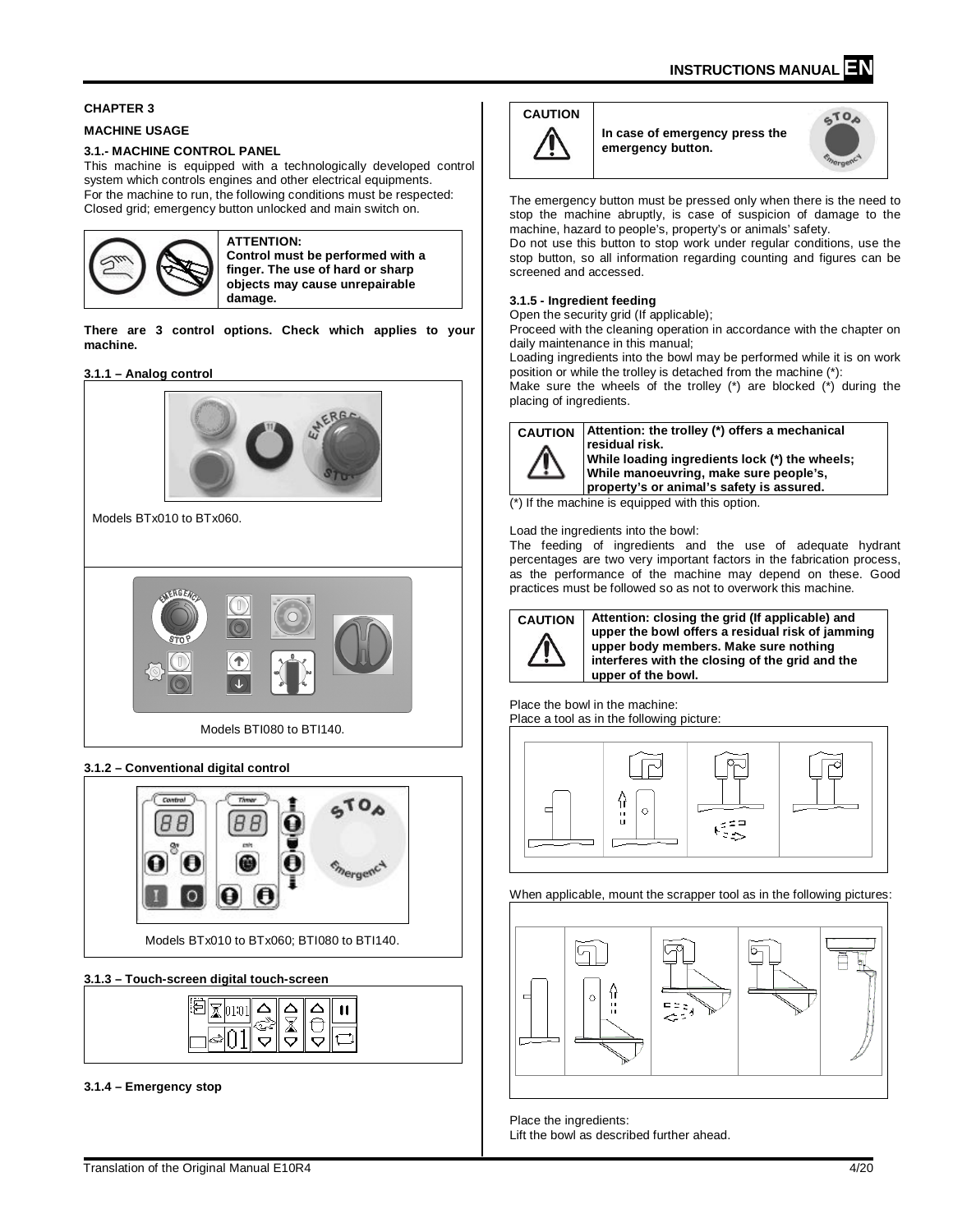

**CAUTION Tools must not be operated before the bowl has been set on the machine. If such happens, it is to be considered** 

**inappropriate, wrong or irrational usage of the machine.**

Having the safety grid closed;

Select the intended function on the control.

Whatever your option, select the adequate speed for the product so as to prevent the risk of excessive dust production;

# **3.2.- FUNCTIONING – ANALOG CONTROL**

#### **3.2.1 – Lifting and descending the bowl**

To lift or descend the bowl the machine must not be operating. To lift the bowl the tool must be mounted on the machine.

To descend the bowl, the tool may already be in position to exit the head of the machine.

#### **CAUTION**



**Attention: there is the residual risk of jamming or crushing on the bowl area at the end of the lifting.**

Activate the lever on the right side of the machine. Open the safety guard - Model BTF010.



If the machine is equipped with electrical lift and descend, hold button "8" or "9" pressed, as needed.



<sup>8</sup> Bowl lift control button.

 $@$  Bowl descend control button.

**3.2.2 – Choosing working mode**

Whatever your option, select the adequate speed for the product so as to prevent the risk of excessive dust production;

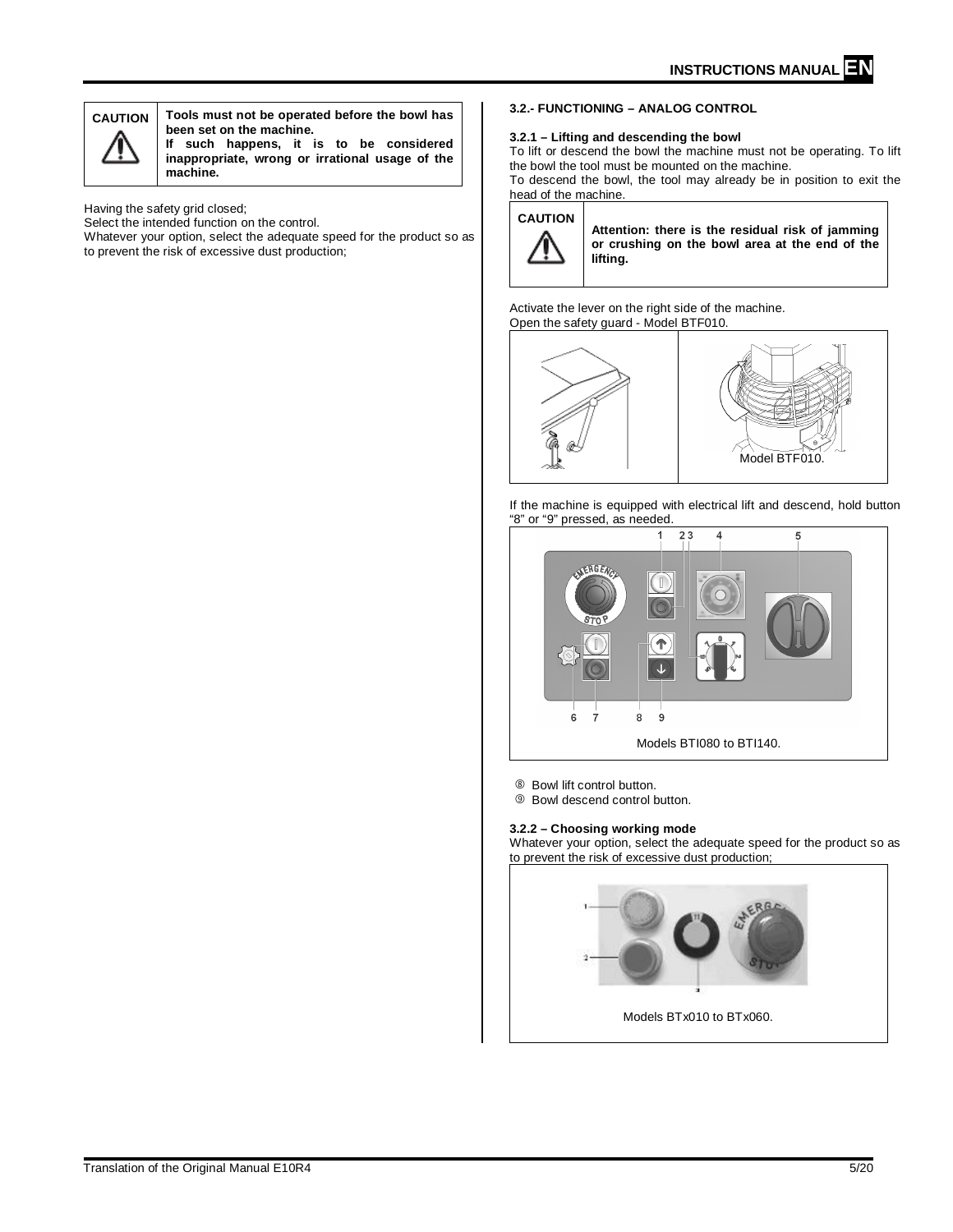

Machines which are equipped with this control only operate on manual mode, there is no automatic mode.

#### **3.2.3 – Working in manual mode**

This working mode means time control must be made by the user. It is necessary for the safety grid to be closed (If applicable), the emergency button unlocked and the bowl and tool in work position;



Set rotating button "3" to the intended speed. There are 11 speeds available. - Models BTx010 to BTx060. There are 8 speeds available. - Models BTI080 to BTI140. Press "1" to initiate work at speed in "3". *Screening the time* Models BTx010 to BTx060: There is no screening of time Models BTI080 to BTI140: Set rotating button "4" to the intended working time. *Stopping the work of the machine* Press button "2" *Adjusting speed* While the machine is operating turn button "3" to adjust speed.

# **3.2.4 – Hub attachment (optional)**



**CAUTION Attention: There is a residual risk of jamming upper body members. Make sure nothing interferes with the hub attachment work.**

Turn the main switch of the machine ON; Press button "6" or "7".



 $@$  Hub attachment start control button.

Hub attachment stop control button.



#### **3.3.- FUNCTIONING – CONVENTIONAL DIGITAL CONTROL**

#### **3.3.1 – Checking rotation**

This is only applicable to machines which are equipped with the option of bowl electrical lifting and three-phase power supply. Power the machine according to the specifications on the nameplate;

Make sure the grid is closed (If applicable), the bowl is in the upper position, the tool at work position and the emergency button is unlocked;

Turn the main switch of the machine on;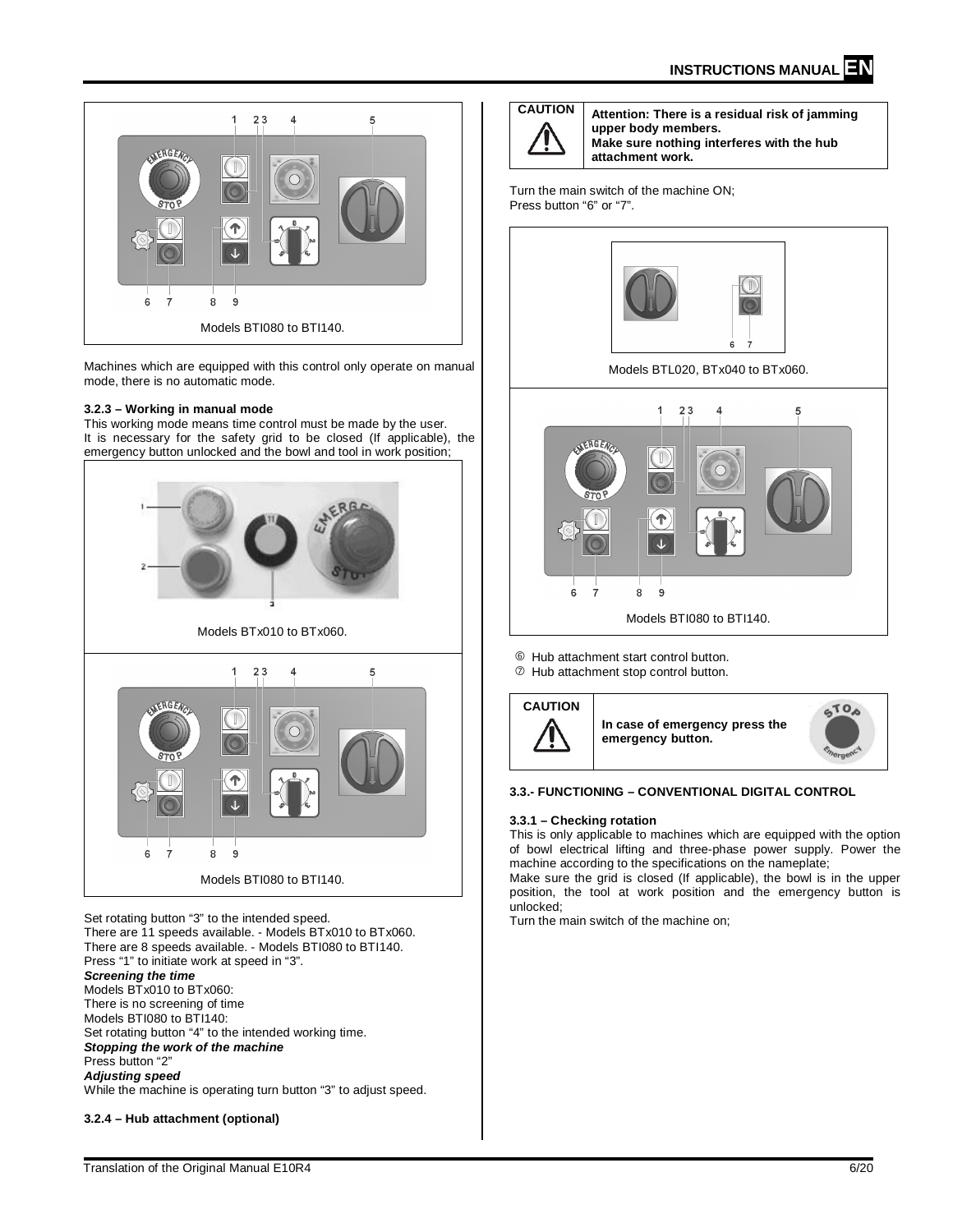

- Button to decrease speed
- 
- **S** Button to increase work time **6** Button to decrease work time
- 
- Programming button
- <sup>®</sup> Bowl electrical descending button (optional button)  $@$  Bowl electrical lifting button (optional button) Display "On" Operating indication
- Display"Control" 1 to 20 speed indication
- Display "Timer" 0 to 99 minutes working time indication.

Whatever the position of the power supply phases, the tool always works in the correct rotation direction. However, the bowl electrical lifting may not work properly.

To detect phase sequence there is a protection electronic device to its internal components that prevents possible phase failure or possible phase sequence failure from affecting power supply that may cause damage, sometimes irreparable.



If this message is screened the machine will not continue operating. Thus there is no risk of failure. Switch off power and check all phases are reaching the machine. Re-establish continuity in case of failure. If necessary, switch the position of two phases.

#### **3.3.2 – Bowl lift and descend**

To lift or descend the bowl the machine must not be operating. To lift the bowl the tool must be mounted on the machine.

To descend the bowl, the tool may already be in position to exit the head of the machine.

#### **CAUTION**

**Attention: there is the residual risk of jamming or crushing on the bowl area at the end of the lifting.**

Activate the lever on the sight side of the machine; Open the safety guard - Model BTF010.



If the machine is equipped with electrical lift and descend, hold button "8" or "9" pressed, as needed.

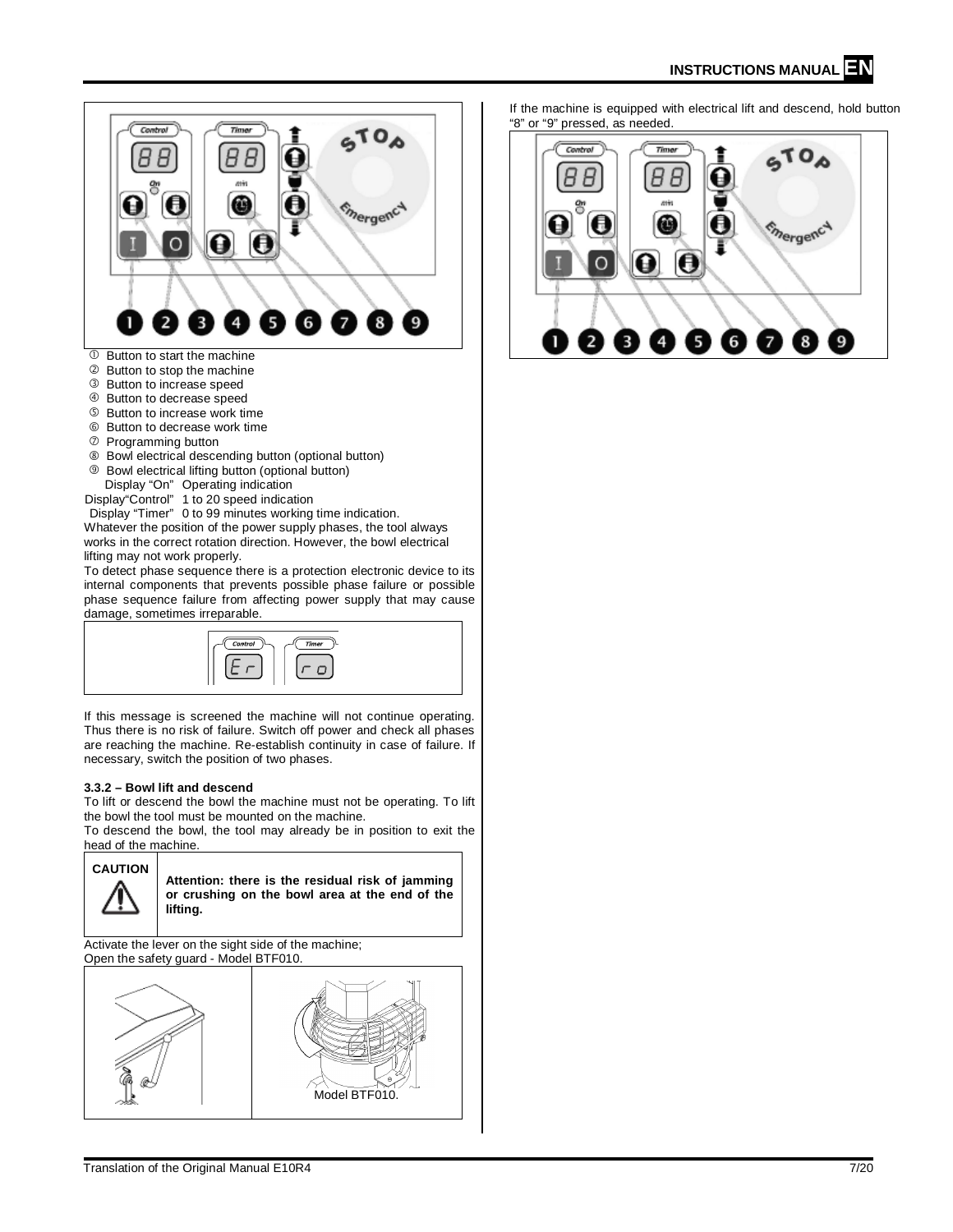#### **3.3.3 – Choosing working mode**

Whatever your option, select the adequate speed for the product so as to prevent the risk of excessive dust production;



**3.3.5.1 – Changing or setting programmes**



Press button "7" repeatedly to check the existent programmes. The saved programmes are screened on display "Control" and on display "Timer".

8 pairs of «speed-time» figures are stored on the memory, 7 of which are available for changing.

Each speed and time pair can be changed by pressing keys 3, 4, 5 e 6. In the end hold button "7" pressed for 3 seconds to save and exit.

#### **3.3.5.2 – Running a programme**



Press button "7" to select the programme. Activate the start on button "1". *Screening time* Time on display "Timer" decreases to zero. *Pausing work of the machine* Open safety grid (If applicable). *Resuming work* Press button "1" *Stopping work* Press button "2"

# **3.3.6 – Hub attachment (optional)**



Attention: There is a residual risk of jamming **upper body members. Make sure nothing interferes with the hub attachment work.**

Turn the main switch of the machine ON; Press button "6" or "7".



Models BTL020, BTx040 to BTx060, BTI080 to BTI140.

- Hub attachment start control button.
- Hub attachment stop control button.



**In case of emergency press the emergency button.** 



#### **3.3.7 – Messages**

There are messages to support the user, which do not stand for a failure. They come on display Control and Timer as such:

Message on Screen | Cause

Translation of the Original Manual E10R4 8/20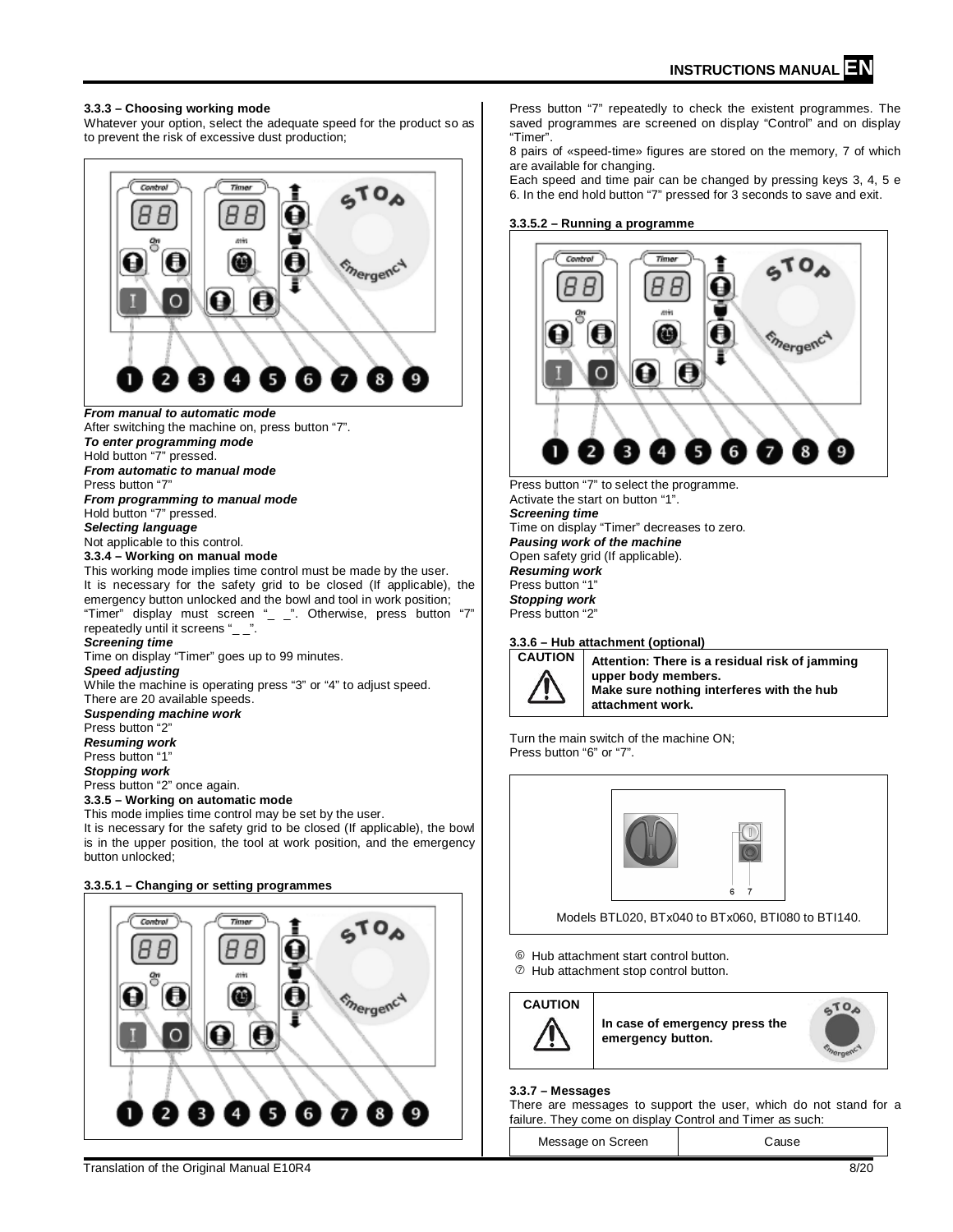

Automatic Mode (AM): Safety grid open (If applicable). Bowl down.

At machine failure situations, an error message may come up on the control screen. Whether the message is screened or not, before contacting accredited by the manufacturer Technical Support, replacing any component or proceeding with operation, switch off the machine on the main switch and unplug the cable from the electrical supply. Hold for about 5 minutes and switch it on again. If the problem has been due to an ephemeral cause, it will go away. Next are some possible failures and eventual solution.

| Frro<br>Control<br>Timer | Thermal relay protection activated.<br>Effort of the machine, by activation<br>of engine thermal protection,<br>caused either by effort of kneading<br>harder dough or by friction.<br>Turn the machine off on the main<br>switch.<br>Reduce the load in the machine. |
|--------------------------|-----------------------------------------------------------------------------------------------------------------------------------------------------------------------------------------------------------------------------------------------------------------------|
|                          | Switch on the machine and<br>resume work.                                                                                                                                                                                                                             |
|                          | Checking rotation (3.3.1)                                                                                                                                                                                                                                             |

## **3.4.- FUNCTIONING – TOUCH-SCREEN DIGITAL CONTROL**

#### **3.4.1 – Checking rotation**

This is applicable only to machines which are equipped with bowl electrical lift and three-phase powering.

Power the machine according to the specifications on the nameplate. Make sure the grid is closed (If applicable), the bowl is in the upper position, the tool at work position and the emergency button unlocked; Turn the main switch of the machine on;

Whatever the position of the powering phases, the tool always works in the correct rotation direction.

However, if the machine is equipped with electrical elevation of the bowl (optional function) it may not work correctly. To detect phase sequence there is a protection electronic device to its internal components that prevents possible phase failure or possible phase sequence failure from affecting power supply that may cause damage, sometimes irreparable.



If this message is screened the machine will not continue operating. Thus there is no risk of failure. Switch off power and check all phases are reaching the machine. Re-establish continuity in case of failure. If necessary, switch the position of two phases.

Reconnect everything, as described above, for thus the machine shall have the correct phases and the message will go away. The logotype should be screened, as generically presented below:



Immediately and automatically, the next screen will come up as it is a manual mode screen. This sequence means the machine has had a correct start and is ready to initiate work.



#### **3.4.2 – Bowl lift or descend**

To lift or descend the bowl the machine must not be operating. To lift the bowl the tool must be mounted on the machine. To descend the bowl the tool may already be in position to exit the head of the machine.

**CAUTION**

**Attention: there is the residual risk of jamming or crushing on the bowl area at the end of the lifting.**

Activate the lever on the sight side of the machine; Open the safety guard - Model BTF010.



If the machine is equipped with electrical lift and descend, hold button "8" or "9" pressed, as needed, otherwise activate the lever on the right side of the machine.



Should you intend to remove the bowl form the machine to transport it on the trolley (\*), place the trolley underneath and hold "9" pressed. When the bowl reaches the lower position it will automatically stop. Should you try to operate activating button "11" while the bowl is lowered, the following will be screened.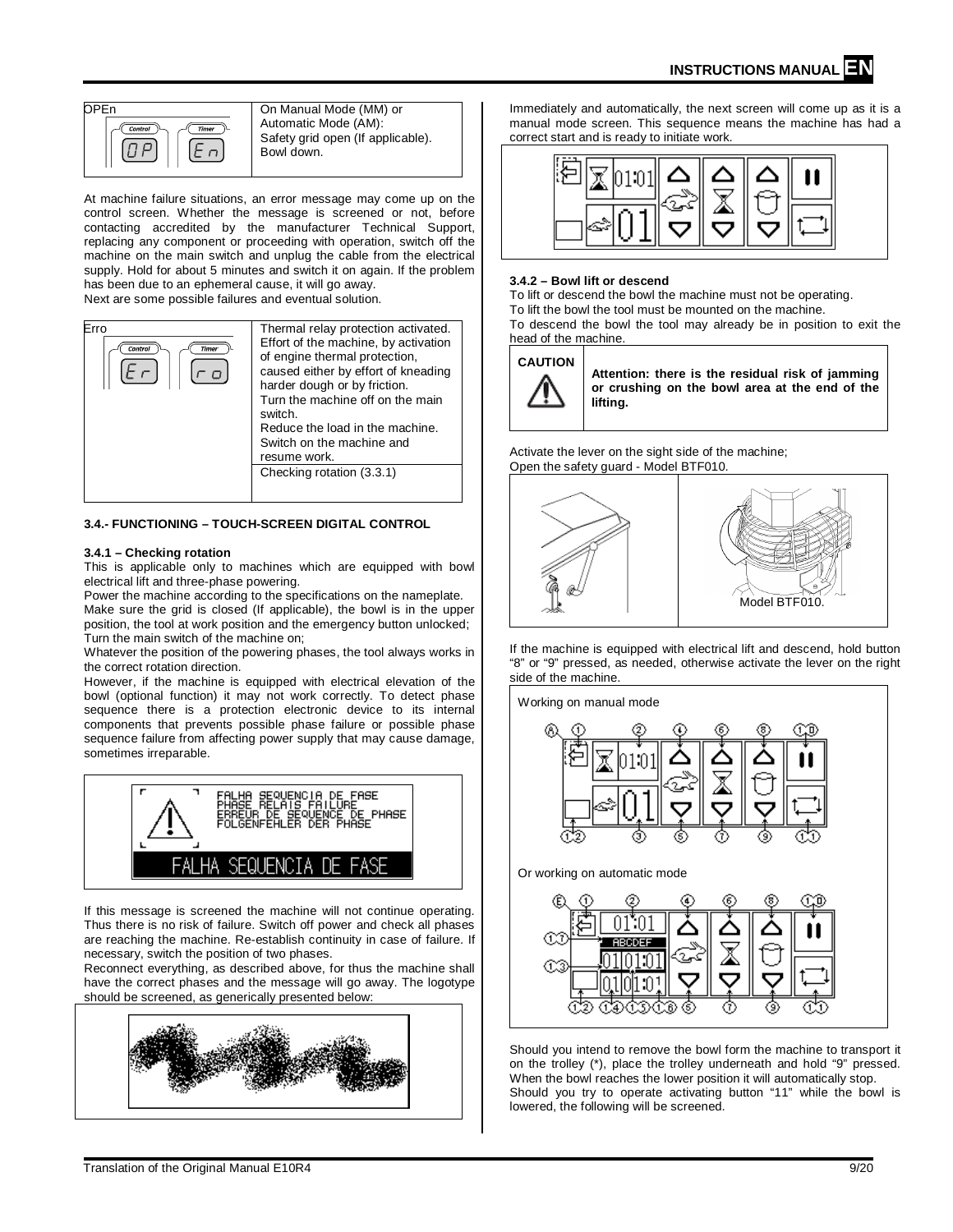

If the machine is equipped with electrical lift or descend, hold button "2" pressed to lift, otherwise activate the lever on the right side of the machine. At the end of the lift it will automatically stop.

This screen will automatically change to work screen when the bowl reaches top position.

(\*) If the machine is equipped with this option.

## **3.4.3 – Choosing work mode**

Whatever your option, select the adequate speed for the product so as to prevent the risk of excessive dust production;

# *From manual to automatic mode*

On manual mode, while the machine is stopped, press button "1" on the following screen.



On the programme selection screen, press the programme to be ran on zone "4", to change to automatic mode.



On the following screen, automatic mode, "ABCDEF" is the chosen name on the programme screen.



#### *Enter programming mode*

On manual mode, while the machine is stopped, press button "1"



On the following screen to select a programme choose button "3".



This next programme is for recipe editing on programming mode. There are 4 screens such as this recipe editing. To access press Button "8" forward and button "1" backwards.



## *From automatic to manual mode*

Having the machine stopped, press button "1"



Press the next button "1" on the programme selection screen.



# Manual mode screen:



# *From programming to manual mode*

Press button "1" until programme selection is screened.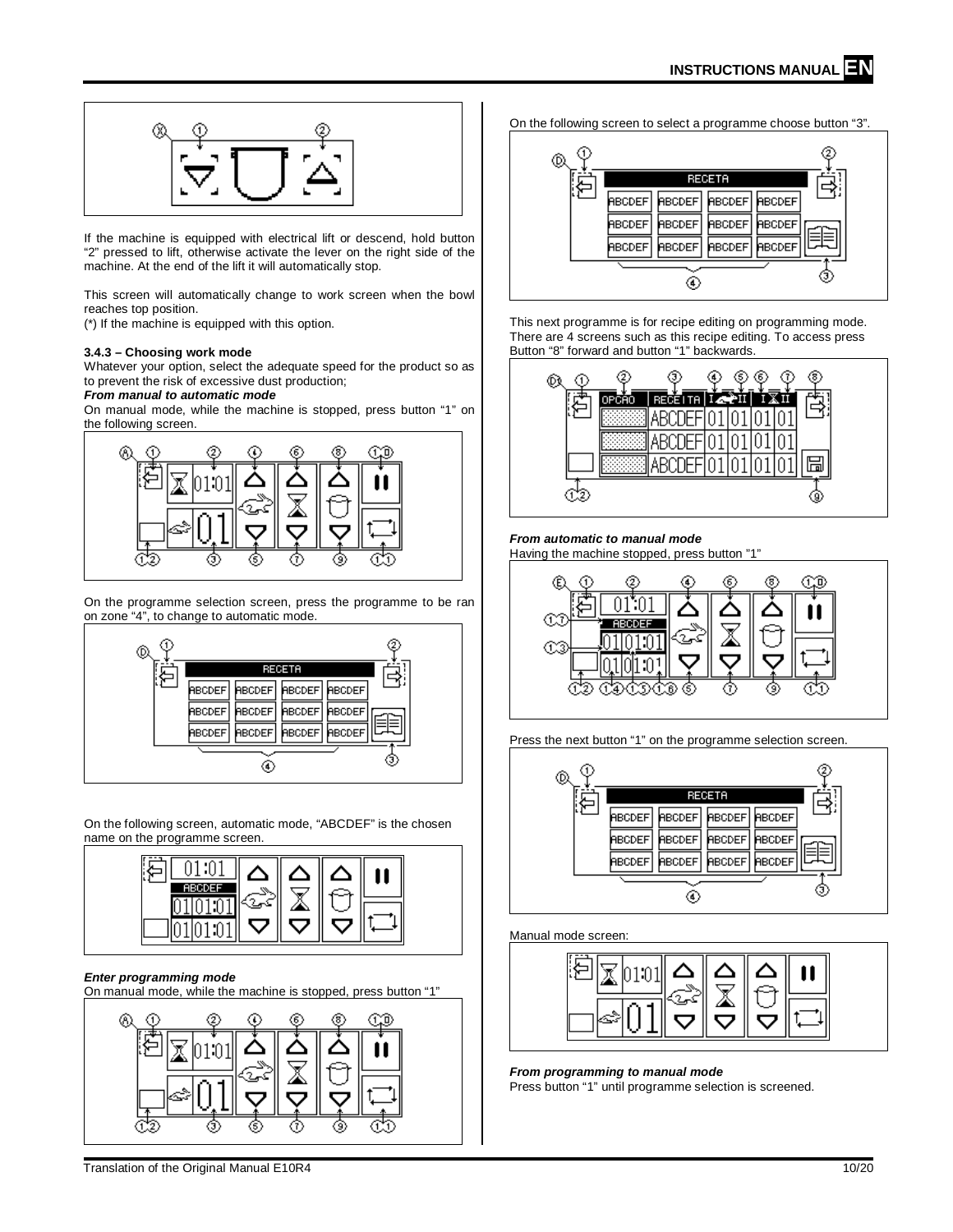

Press the next button "1" on the programme selection screen.



#### Manual mode screen:



# *Switching off the machine*

While the machine is stopped; Turn off the main switch.

## **3.4.4 – Working on manual mode**

This working mode means time control must be made by the user. It is necessary for the safety grid to be closed (If applicable), the emergency button unlocked and the bowl and tool in work position;



Automatic screen access button.

- Time screening display, "minutes:seconds" format, increase in seconds, adjust every 30.
- Speed scale display, 1 unit increase, adjust from "01" to "20".
- **① Speed increase button shown in ②.**<br>5. Speed decrease button shown in 3.
- Speed decrease button shown in 3.
- $\circledcirc$  Time increase button shown in  $\circledcirc$ .
- $\oslash$  Time decrease button shown in  $\oslash$ .
- Bowl support lift control button (optional function).
- $\circledast$  Bowl support descend control button (optional function).
- $\circled{0}$  $^\circledR$ Work "pause" control button.
- $\mathbb O$  Work start control button according to time set in  $\mathbb O$  and speed
- $\mathbb O$  set in  $\mathbb O$ .
- $\circledcirc$  $(2)$ Identification logotype area.

Adjust "2" for the intended figure: Adjust "3" for the intended figure;

Press "11";

This procedure runs the machine on manual mode.



If "3" has been adjusted to "00" the record in "2" is ascendant; In this case the machine will stop when button "10" or "11" is activated

or 99 minutes later. If "3" has been adjusted to another figure, the record in "2" decreases;

In this case, the machine will stop after the set time. *Suspending the work of the machine* 

At any moment, at any speed, press "10", or;

Lift the safety grid (If applicable).



#### *Resuming work*

The grid must be closed (If applicable); Press "10";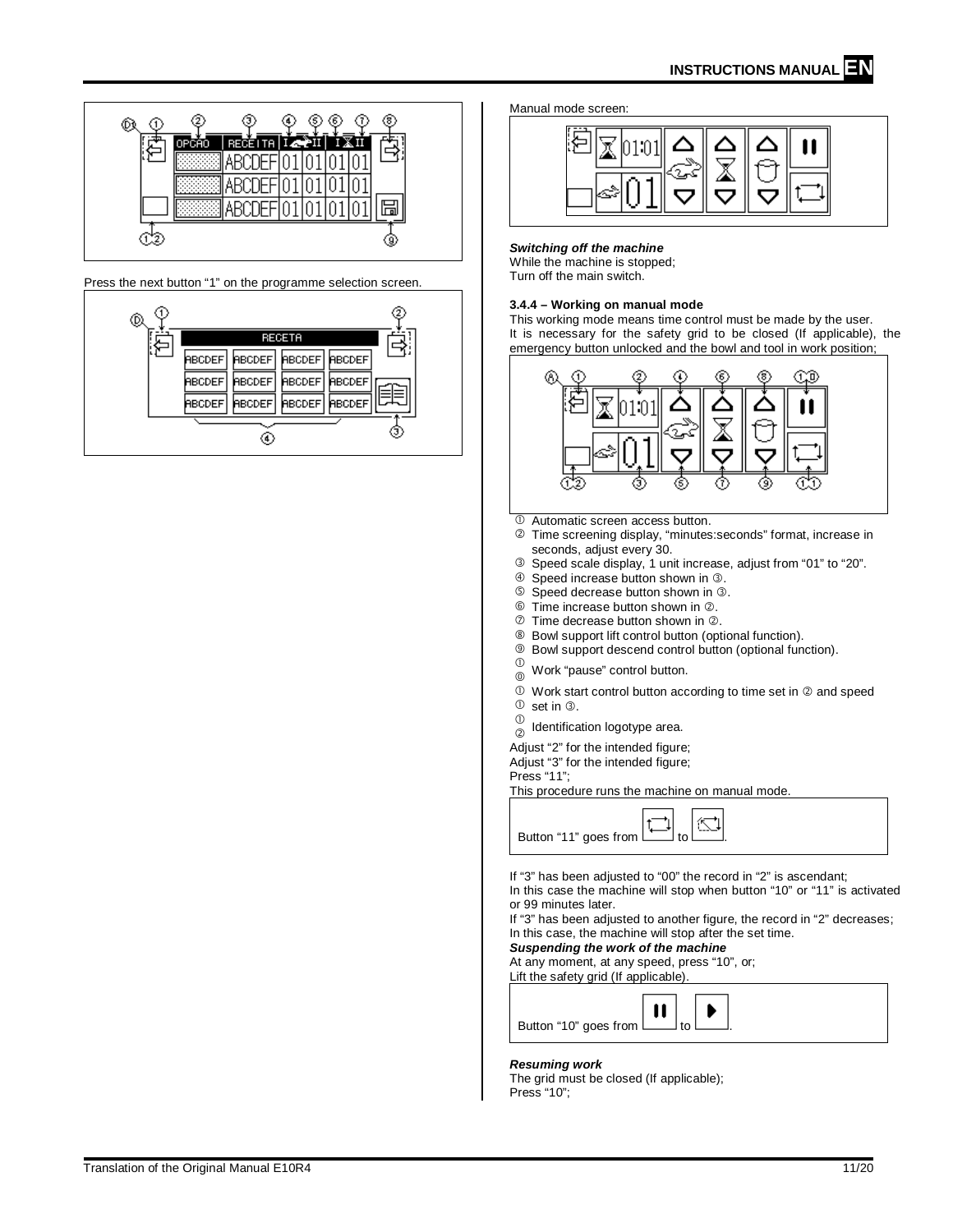| Button "10" once again goes from $\begin{array}{ c c c }\n\hline\n\end{array}$ button "10" once again goes from $\begin{array}{ c c }\n\hline\n\end{array}$ |  |  |
|-------------------------------------------------------------------------------------------------------------------------------------------------------------|--|--|
|-------------------------------------------------------------------------------------------------------------------------------------------------------------|--|--|

#### *Stopping work*

If "3" has been adjusted to "00" the machine will stop when button "10" or "11" is activated or 99 minutes later.

If "3" has been adjusted to another figure, the machine will stop at the end of the set time.

At any moment, while the machine is operating, press 11".

Figures in "2" and "3" go back to start, as before the machine started operating.

## **3.4.5 – Working on automatic mode**

This work mode means time may be programmed by the user.

It is necessary for the safety grid to be closed (If applicable), the bowl is in the upper position, the tool at work position and the emergency button unlocked;

# **3.4.5.1 – Altering or setting programmes**

Entering programming mode The following is programme selection screen.



(The names of the programmes remain unaltered after the change of language)

- $\oslash$  Manual screen access button.
- 
- 2 Language selection access button.<br>3 Programme editing screen D1 acc **3** Programme editing, screen D1, access button.<br>**4** Existent programmes list
- Existent programmes list.

To select a programme to run simply press the name of the intended programme to change to automatic mode.

Altering or setting programmes screen:



Programme screen access button.

List to choose the programme to run.

By pressing a line, the programme automatically changes to automatic mode.

Programmes list.

To edit each name press the intended to change to the following screen:

|  |        |     |   |     | CLRI    |
|--|--------|-----|---|-----|---------|
|  | Ш      | Ш   | Ш |     |         |
|  | ⊪      |     | ⊪ |     |         |
|  | Ш<br>M | ∥X∥ | v | ⊪ 7 | ⊓<br>NI |

The blank area screens the written text. "A" to "Z" available buttons. Button "CLR" exits the screen without saving and

Translation of the Original Manual E10R4 12/20 12:00 12:00 12:00 12:00 12:00 12:00 12:00 12:00 12:00 12:00 12:00 12:00 12:00 12:00 12:00 12:00 12:00 12:00 12:00 12:00 12:00 12:00 12:00 12:00 12:00 12:00 12:00 12:00 12:00 1

automatically resumes the programming screen. Button "ENT" saves, exits this screen and automatically returns to the programming screen.

First speed to be run list.

To edit each speed, press on the intended to change to the following screen:



The blank area screens the written numbers. "0" to "9" available numbers.

Button " exits the screen without saving and automatically resumes the programming screen. Button "OK" saves, exits the screen and automatically resumes the programming screen.

Second speed to run list. To edit each speed, press on the intended to change to the following screen: The blank area screens the written numbers. "0" to "9" available numbers.

Button "
<sup>"</sup> exits the screen without saving and automatically resumes the programming screen. Button "OK" saves, exits the screen and automatically resumes the programming screen.

First speed to be run list.

To edit each time, press on the intended to change to the following screen:

|   | 3 | 4 | 5 |  |
|---|---|---|---|--|
| 6 | 8 | 9 |   |  |

The blank area screens the written numbers. "0" to "9" available numbers.

Button "  $\sum_{i=1}^{\infty}$ " exits the screen without saving and automatically resumes the programming screen. Button "OK" saves, exits the screen and automatically resumes the programming screen.

 $\oslash$  Second speed to run list. To edit each speed, press on the intended to change to the following screen:



The blank area screens the written numbers. "0" to "9" available numbers.

Button "  $\leftarrow$  " exits the screen without saving and automatically resumes the programming screen. Button "OK" saves, exits the screen and automatically resumes the programming screen.

- Control Button to access the last programme editing screen. There are 4 programme editing screens.
- **9** Button to save made changes.
- 02 Identification logotype area.

**3.4.5.2 – Running a programme** Saved programme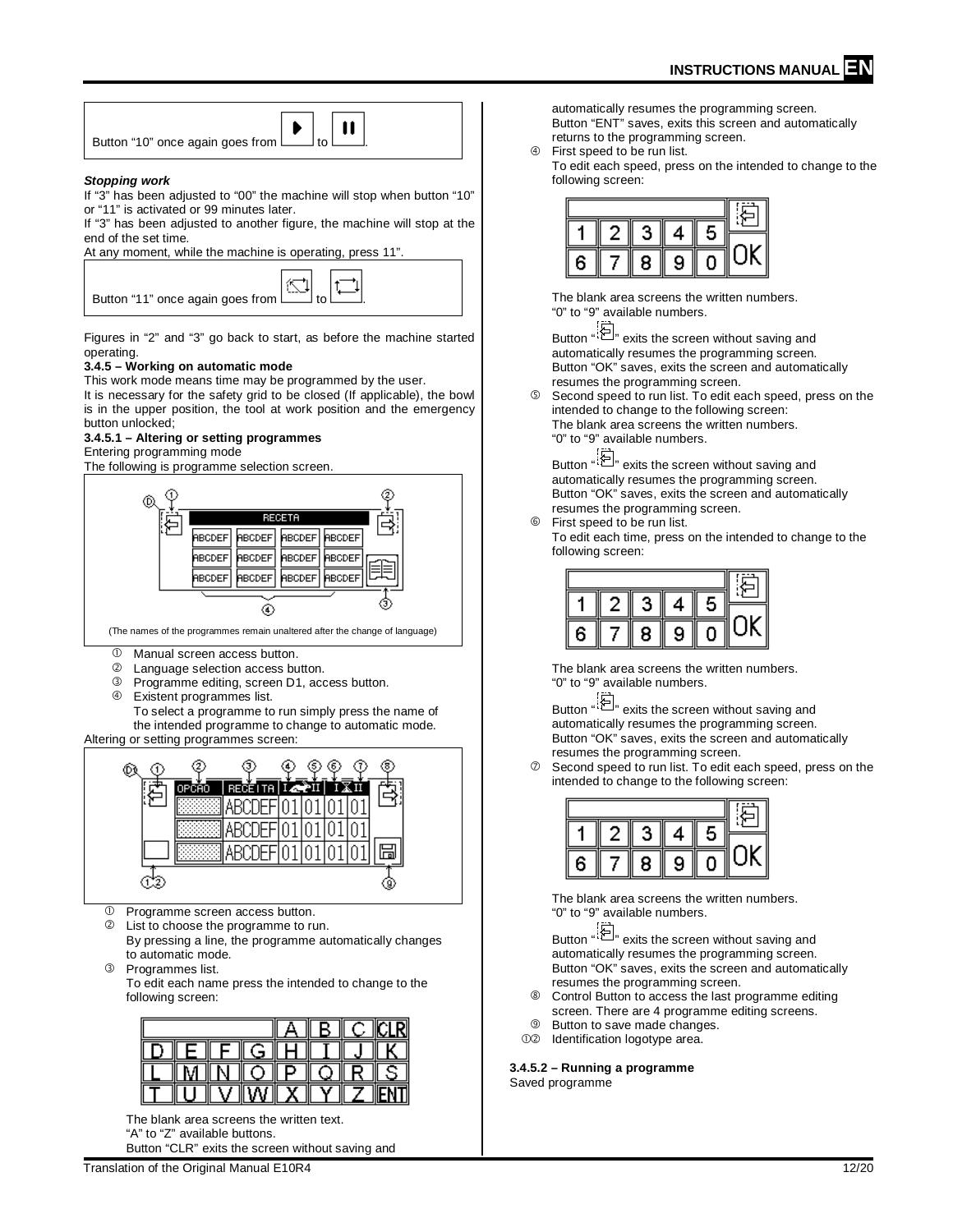

#### *Stopping work*

At any moment, while the machine is operating, press "11".

Button "11" once again goes from

Figures in "13", "14", "15" and "16" go back to start, as before the

Changes during programme running will not be saved.

#### **3.4.6 –Language selection screen**

On the language selection screen, button "2" accesses the language

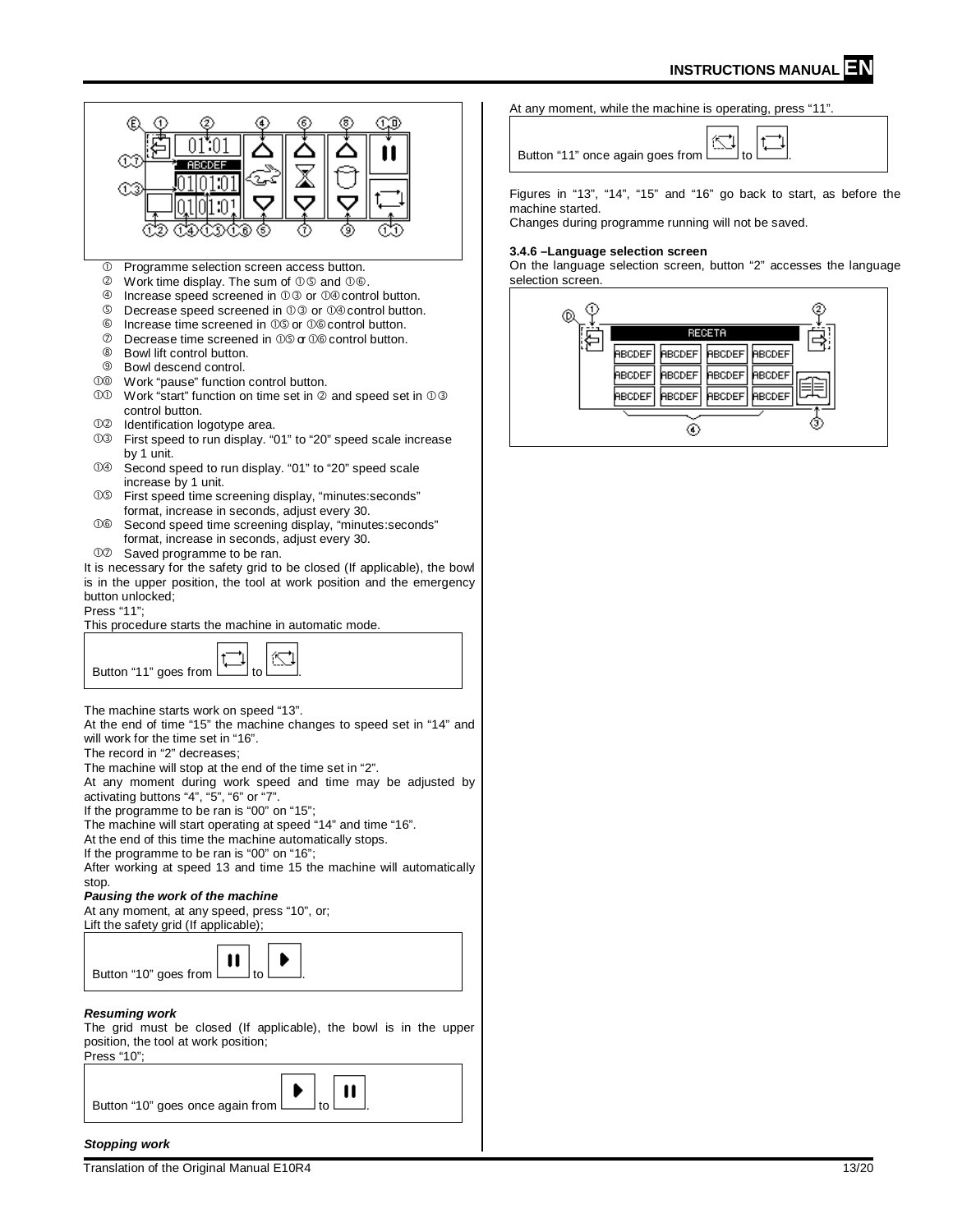

When keys $(2, 3, 4)$ ,  $(5)$  or  $(6)$  are activated the selected language is screened shaded. The software version or the screen on how to use the machine can be accessed.<br>  $\n <sup>①</sup>\n <sup>1</sup>$ utomatic mode access b

- <sup>①</sup> Automatic mode access button.<br>② Portuguese selection button.
- 2 Portuguese selection button.<br>3 English selection button.
- **3** English selection button.<br>**4** French selection button.
- <sup>4</sup> French selection button.<br> **S** Spanish selection button
- **S** Spanish selection button.<br> **C** German selection button.
- $\circ$  German selection button.<br> $\circ$  Screen on how to use the
- $\heartsuit$  Screen on how to use the machine access button.<br> $\heartsuit$  Software version of the machine display.
- Software version of the machine display.

# **3.4.7 – Screen on how to use the machine**

On the language selection screen press button "7".



#### How to use screen is the following:



- <sup>1</sup> Resume to language screen.<br><sup>2</sup> Product disclosure screen ac
- 2 Product disclosure screen access.<br>3 Short explanation text on how to st
- Short explanation text on how to start the machine.

#### **3.4.8 –Sold products screen**

On the how to use the equipment screen, press button "2" to change to the screen on available products.

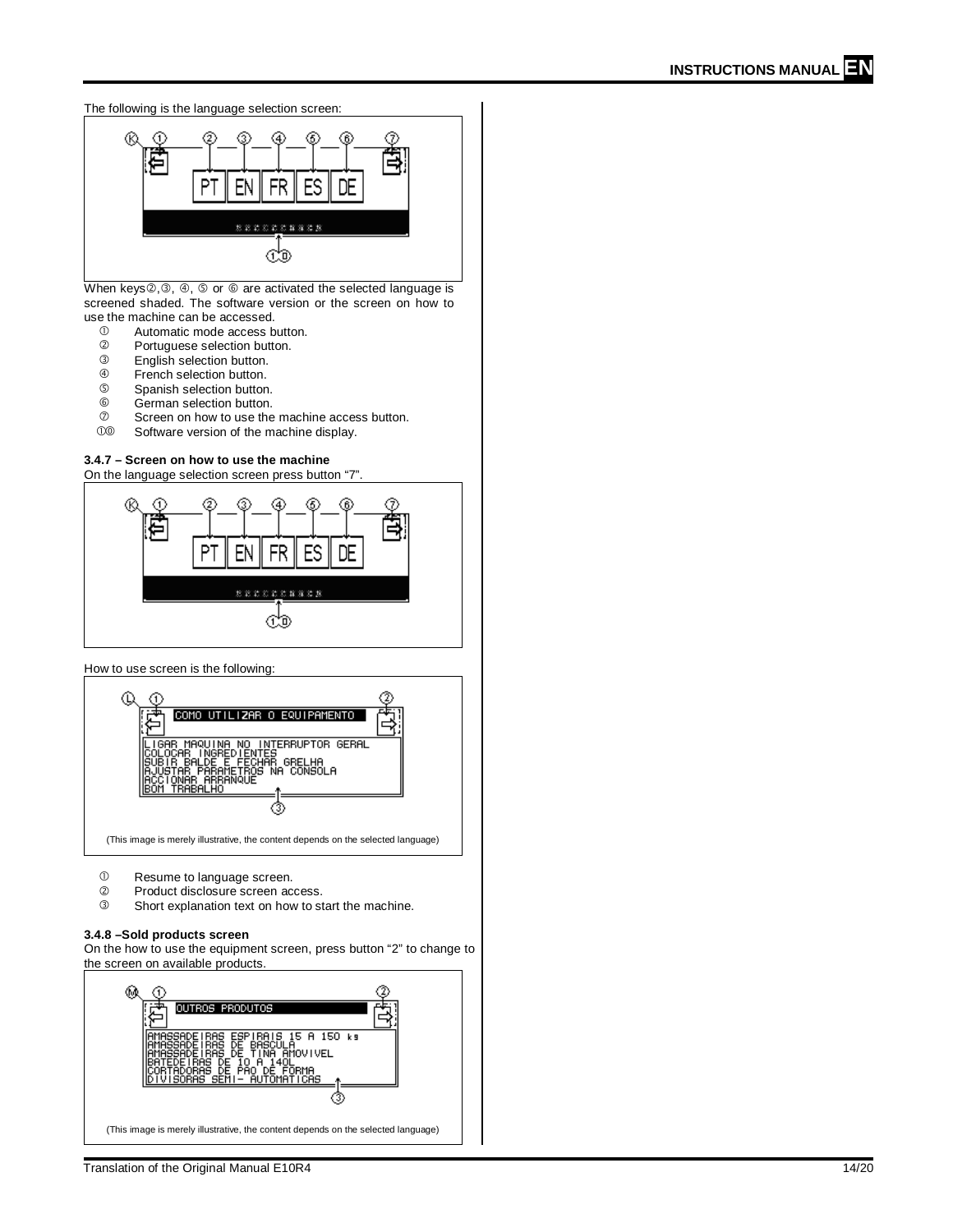

Button "2" from the previous screen offers access to the maintenance screen (subject to password: "\*\*\*\*".)

#### **3.4.9 – Maintenance screen**

The second screen on available products offers access to the maintenance screen by pressing button "2". Entrance and exit screen.



This screen offers access to information concerning entrance and exit to the automaton of the machine.

"ON" stands for an active function

|           | "OFF" stands for an inactive function.                   |
|-----------|----------------------------------------------------------|
| ⋒         | Button to access screen on products.                     |
| 2         | Button to access the second screen on maintenance.       |
| 4         | Display of the state of the safety grid (If applicable). |
| ග         | Display of the state of the thermal of the variator.     |
| 6         | Display of the state of the emergency button.            |
| の         | Display of the state of the bowl support above.          |
| ⑧         | Display of the state of the bowl support below.          |
| ◎         | Display of the state on "RUN" of the variator.           |
| <b>00</b> | Display of the state of the exit from the automaton for  |
|           | bowl lift.                                               |
| ന്ന       | Display of the state of the exit from the automaton for  |
|           | bowl descend.                                            |
| 1)(2)     | Unused                                                   |

Button "2" offers access to the following Counters screen



as well as information concerning the thermal protection of the machine

Access to entrance and exit screen button.

Translation of the Original Manual E10R4 15/20 15 15/20

| $\circled{2}$ | Display of the total amount of time on "RUN" of the<br>variator.                   |
|---------------|------------------------------------------------------------------------------------|
| $\circled{3}$ | Display of a partial amount of time on "RUN" of the<br>variator.                   |
| 4             | Access to counters reset screen button (subject to<br>password: "****")            |
| $\circledS$   | Display of the total amount of time on "STANDBY" of the<br>variator.               |
| $\circledS$   | Display of a partial amount of time on "STANDBY" of the<br>variator.               |
| $\circledD$   | Display of the total amount of times the thermal of the<br>variator was triggered. |
| (8)           | Display of a partial amount of times the thermal of the<br>variator was triggered. |

## **3.4.10 – Hub attachment (optional)**



**CAUTION Attention: There is a residual risk of jamming upper body members. Make sure nothing interferes with the hub attachment work.**

Turn the main switch of the machine ON; Press button "6" or "7".



Models BTL020, BTx040 to BTx060, BTx080 to BTx140.

- Hub attachment start control button.
- Hub attachment stop control button.



#### **3.4.11 – Messages**

During the operating of the machine there are messages to the user.

| Message                                                                                                                 | <b>Description</b>                                                                                                         | What to do                                                                                                                               |
|-------------------------------------------------------------------------------------------------------------------------|----------------------------------------------------------------------------------------------------------------------------|------------------------------------------------------------------------------------------------------------------------------------------|
| F<br>7                                                                                                                  | Safety grid open<br>(If applicable)                                                                                        | Regular use,<br>close grid if<br>necessary                                                                                               |
| <b>GRELHA ABERTA</b><br>(This image is merely illustrative, the<br>content will depend on the selected<br>language)     | Safety grid<br>closed (If<br>applicable)                                                                                   | Tune or<br>replace the end<br>of course                                                                                                  |
| EMERGENCIA ACTIVADA                                                                                                     | Emergency<br>button pressed                                                                                                | Unlock<br>emergency<br>button if<br>necessary                                                                                            |
| (This image is merely illustrative, the<br>content will depend on the selected<br>language)                             | Emergency<br>button unlocked                                                                                               | Check<br>connections or<br>replace button                                                                                                |
| DISPARO TERMICO VARIADOR<br>(This image is merely illustrative, the<br>content will depend on the selected<br>language) | Trigger of the<br>engine thermal<br>protection,<br>caused by effort<br>of working with<br>harder dough; or<br>by friction. | Reduce the<br>load of the<br>machine. Try to<br>repeat the<br>work. Should it<br>repeat, contact<br>accredited by<br>the<br>manufacturer |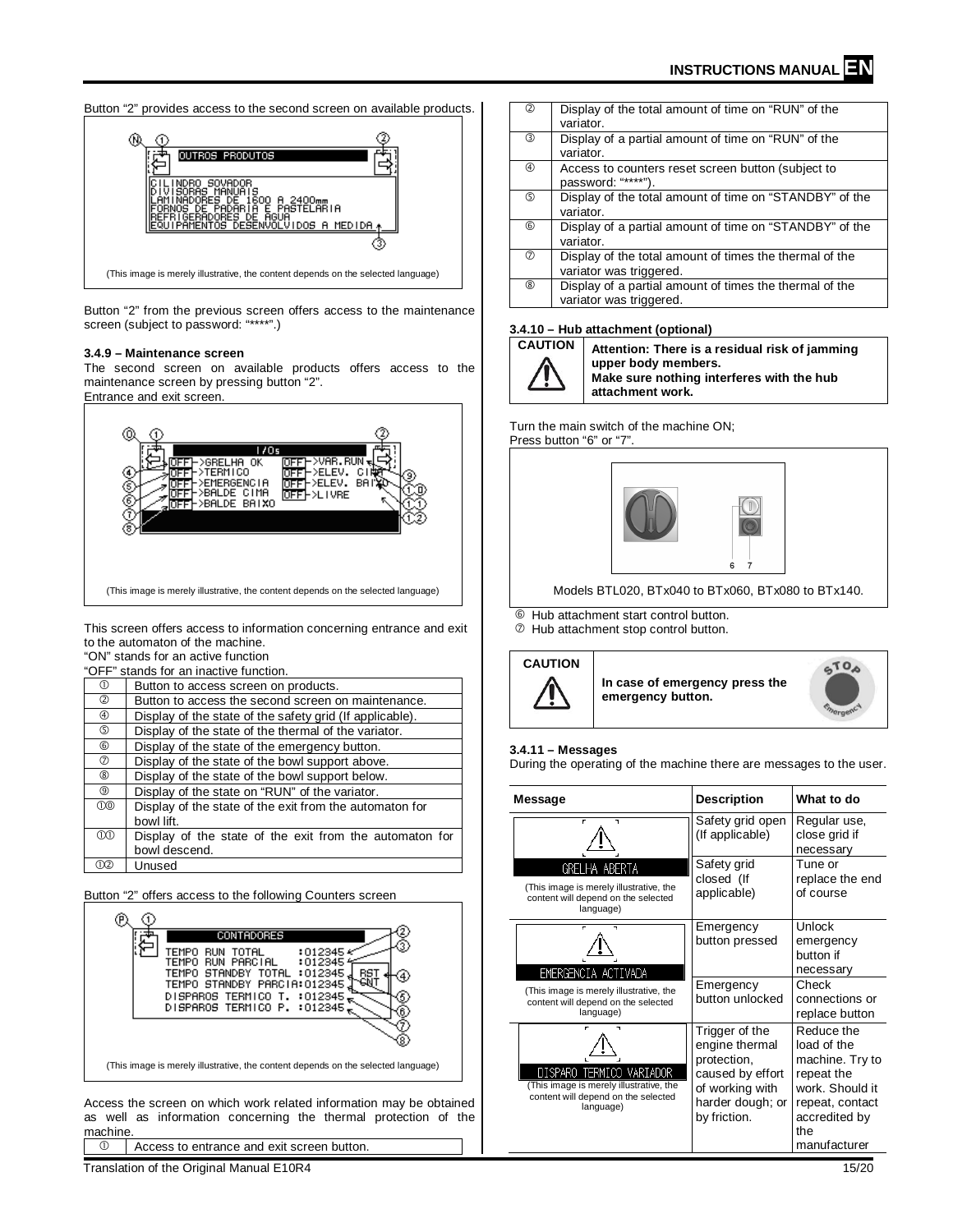| (This image is merely illustrative, the<br>content will depend on the selected | Without bowl;<br>Bowl out of the<br>work position;<br><b>Lowered Bowl</b> | Technical<br>Support.<br>Put the bowl at<br>work position<br>or/and<br>Lift bowl |
|--------------------------------------------------------------------------------|---------------------------------------------------------------------------|----------------------------------------------------------------------------------|
| language)                                                                      | <b>Bowl lifted</b>                                                        | Tune or                                                                          |
|                                                                                |                                                                           | replace the end                                                                  |
|                                                                                |                                                                           | of course                                                                        |

At machine failure situations, before contacting accredited by the manufacturer Technical Support, replacing any component or proceeding with operation, switch off the machine on the main witch and unplug the cable from the electrical supply. Hold for about 5 minutes and switch it on again. If the problem has been due to an ephemeral cause, it will go away.

#### **3.5.- FAILURE DETECTION AND SOLVING**

| detection<br>The electronic<br>Non-powered<br>Reconnect<br>to<br>machine<br>plaque does not<br>energy<br>supply<br>switch on<br>source<br>Main switch off<br>Turn<br>on<br>main<br>switch<br>Turn<br>Jammed<br>to<br>unjam<br>button<br>emergency button<br>Damaged<br>Replace<br>electronic<br>electronic plaque<br>plaque<br>Other<br>electric<br>Request<br>technical<br>failure<br>support<br>that<br>is<br>accredited<br>by<br>the<br>manufacturer.<br>A function<br>of the<br>Damaged<br>Replace electronic<br>electronic plaque<br>electronic<br>plaque<br>plaque<br>does not work<br>Other<br>electric<br>Request<br>technical<br>failure<br>support<br>that<br>is<br>The<br>machine<br>Mechanical<br>accredited<br>the<br>part<br>by<br>manufacturer.<br>works, lacks power<br>jam<br>makes<br>Three-phase<br>Restablish<br>and<br>a<br>strange noise<br>engines working in<br>electrical<br>two phases.<br>connection<br>The blets slide<br>Stretch belts<br>All<br>functions<br>At least one of the<br>are<br>operating,<br>engines<br>is<br>however, the tool<br>damaged or<br>the<br>does not rotate<br>belts have broken<br>Request technical<br>Loose tool in the<br>Bent<br>tool;<br>support<br>that<br>is<br>accredited<br>by<br>the<br>bowl or<br>touching<br>fractured;<br>bent<br>manufacturer.<br>the bowl<br>bowl or damaged<br>stabilising<br>system<br>of the bowl.<br>Damaged<br>planetary or head<br>of the machine.<br>Excessive load on<br>Relieve<br>The bowl wiggles<br>machine<br>from load.<br>much<br>while<br>the machine.<br>too<br>simply kneading<br>The bowl wiggles<br>Damaged<br>much<br>stabilising<br>system<br>too<br>(even<br>when it isempty)<br>of the bowl.<br>Request<br>Squeak<br>Damaged roller or<br>technical<br>sounding<br>support<br>that<br>is<br>noise<br>equipment lacking<br>accredited<br>lubrication<br>by<br>the<br>manufacturer.<br>The<br>The screws that fix<br>chassis<br>Tighten<br>stabilising<br>wiggles too much<br>it to the pavement<br>screws<br>are loose<br>A<br>The<br>machine<br>mechanical<br>Check<br>if<br>and<br>operates according<br>equipment<br>has<br>necessary, request<br>been damaged, or<br>control,<br>the<br>technical<br>support<br>to<br>an object between<br>movements<br>are<br>that is accredited<br>blocked and<br>the bowl and the<br>the<br>by<br>the | Possible failure - |                | <b>Possible solution</b> |
|-----------------------------------------------------------------------------------------------------------------------------------------------------------------------------------------------------------------------------------------------------------------------------------------------------------------------------------------------------------------------------------------------------------------------------------------------------------------------------------------------------------------------------------------------------------------------------------------------------------------------------------------------------------------------------------------------------------------------------------------------------------------------------------------------------------------------------------------------------------------------------------------------------------------------------------------------------------------------------------------------------------------------------------------------------------------------------------------------------------------------------------------------------------------------------------------------------------------------------------------------------------------------------------------------------------------------------------------------------------------------------------------------------------------------------------------------------------------------------------------------------------------------------------------------------------------------------------------------------------------------------------------------------------------------------------------------------------------------------------------------------------------------------------------------------------------------------------------------------------------------------------------------------------------------------------------------------------------------------------------------------------------------------------------------------------------------------------------------------------------------------------------------------------------------------------------------------------------------------------------------------------------------------------------------------------------------------------------------------------|--------------------|----------------|--------------------------|
|                                                                                                                                                                                                                                                                                                                                                                                                                                                                                                                                                                                                                                                                                                                                                                                                                                                                                                                                                                                                                                                                                                                                                                                                                                                                                                                                                                                                                                                                                                                                                                                                                                                                                                                                                                                                                                                                                                                                                                                                                                                                                                                                                                                                                                                                                                                                                           |                    | Probable cause |                          |
|                                                                                                                                                                                                                                                                                                                                                                                                                                                                                                                                                                                                                                                                                                                                                                                                                                                                                                                                                                                                                                                                                                                                                                                                                                                                                                                                                                                                                                                                                                                                                                                                                                                                                                                                                                                                                                                                                                                                                                                                                                                                                                                                                                                                                                                                                                                                                           |                    |                |                          |
|                                                                                                                                                                                                                                                                                                                                                                                                                                                                                                                                                                                                                                                                                                                                                                                                                                                                                                                                                                                                                                                                                                                                                                                                                                                                                                                                                                                                                                                                                                                                                                                                                                                                                                                                                                                                                                                                                                                                                                                                                                                                                                                                                                                                                                                                                                                                                           |                    |                |                          |
|                                                                                                                                                                                                                                                                                                                                                                                                                                                                                                                                                                                                                                                                                                                                                                                                                                                                                                                                                                                                                                                                                                                                                                                                                                                                                                                                                                                                                                                                                                                                                                                                                                                                                                                                                                                                                                                                                                                                                                                                                                                                                                                                                                                                                                                                                                                                                           |                    |                |                          |
|                                                                                                                                                                                                                                                                                                                                                                                                                                                                                                                                                                                                                                                                                                                                                                                                                                                                                                                                                                                                                                                                                                                                                                                                                                                                                                                                                                                                                                                                                                                                                                                                                                                                                                                                                                                                                                                                                                                                                                                                                                                                                                                                                                                                                                                                                                                                                           |                    |                |                          |
|                                                                                                                                                                                                                                                                                                                                                                                                                                                                                                                                                                                                                                                                                                                                                                                                                                                                                                                                                                                                                                                                                                                                                                                                                                                                                                                                                                                                                                                                                                                                                                                                                                                                                                                                                                                                                                                                                                                                                                                                                                                                                                                                                                                                                                                                                                                                                           |                    |                |                          |
|                                                                                                                                                                                                                                                                                                                                                                                                                                                                                                                                                                                                                                                                                                                                                                                                                                                                                                                                                                                                                                                                                                                                                                                                                                                                                                                                                                                                                                                                                                                                                                                                                                                                                                                                                                                                                                                                                                                                                                                                                                                                                                                                                                                                                                                                                                                                                           |                    |                |                          |
|                                                                                                                                                                                                                                                                                                                                                                                                                                                                                                                                                                                                                                                                                                                                                                                                                                                                                                                                                                                                                                                                                                                                                                                                                                                                                                                                                                                                                                                                                                                                                                                                                                                                                                                                                                                                                                                                                                                                                                                                                                                                                                                                                                                                                                                                                                                                                           |                    |                |                          |
|                                                                                                                                                                                                                                                                                                                                                                                                                                                                                                                                                                                                                                                                                                                                                                                                                                                                                                                                                                                                                                                                                                                                                                                                                                                                                                                                                                                                                                                                                                                                                                                                                                                                                                                                                                                                                                                                                                                                                                                                                                                                                                                                                                                                                                                                                                                                                           |                    |                |                          |
|                                                                                                                                                                                                                                                                                                                                                                                                                                                                                                                                                                                                                                                                                                                                                                                                                                                                                                                                                                                                                                                                                                                                                                                                                                                                                                                                                                                                                                                                                                                                                                                                                                                                                                                                                                                                                                                                                                                                                                                                                                                                                                                                                                                                                                                                                                                                                           |                    |                |                          |
|                                                                                                                                                                                                                                                                                                                                                                                                                                                                                                                                                                                                                                                                                                                                                                                                                                                                                                                                                                                                                                                                                                                                                                                                                                                                                                                                                                                                                                                                                                                                                                                                                                                                                                                                                                                                                                                                                                                                                                                                                                                                                                                                                                                                                                                                                                                                                           |                    |                |                          |
|                                                                                                                                                                                                                                                                                                                                                                                                                                                                                                                                                                                                                                                                                                                                                                                                                                                                                                                                                                                                                                                                                                                                                                                                                                                                                                                                                                                                                                                                                                                                                                                                                                                                                                                                                                                                                                                                                                                                                                                                                                                                                                                                                                                                                                                                                                                                                           |                    |                |                          |
|                                                                                                                                                                                                                                                                                                                                                                                                                                                                                                                                                                                                                                                                                                                                                                                                                                                                                                                                                                                                                                                                                                                                                                                                                                                                                                                                                                                                                                                                                                                                                                                                                                                                                                                                                                                                                                                                                                                                                                                                                                                                                                                                                                                                                                                                                                                                                           |                    |                |                          |
|                                                                                                                                                                                                                                                                                                                                                                                                                                                                                                                                                                                                                                                                                                                                                                                                                                                                                                                                                                                                                                                                                                                                                                                                                                                                                                                                                                                                                                                                                                                                                                                                                                                                                                                                                                                                                                                                                                                                                                                                                                                                                                                                                                                                                                                                                                                                                           |                    |                |                          |
|                                                                                                                                                                                                                                                                                                                                                                                                                                                                                                                                                                                                                                                                                                                                                                                                                                                                                                                                                                                                                                                                                                                                                                                                                                                                                                                                                                                                                                                                                                                                                                                                                                                                                                                                                                                                                                                                                                                                                                                                                                                                                                                                                                                                                                                                                                                                                           |                    |                |                          |
|                                                                                                                                                                                                                                                                                                                                                                                                                                                                                                                                                                                                                                                                                                                                                                                                                                                                                                                                                                                                                                                                                                                                                                                                                                                                                                                                                                                                                                                                                                                                                                                                                                                                                                                                                                                                                                                                                                                                                                                                                                                                                                                                                                                                                                                                                                                                                           |                    |                |                          |
|                                                                                                                                                                                                                                                                                                                                                                                                                                                                                                                                                                                                                                                                                                                                                                                                                                                                                                                                                                                                                                                                                                                                                                                                                                                                                                                                                                                                                                                                                                                                                                                                                                                                                                                                                                                                                                                                                                                                                                                                                                                                                                                                                                                                                                                                                                                                                           |                    |                |                          |
|                                                                                                                                                                                                                                                                                                                                                                                                                                                                                                                                                                                                                                                                                                                                                                                                                                                                                                                                                                                                                                                                                                                                                                                                                                                                                                                                                                                                                                                                                                                                                                                                                                                                                                                                                                                                                                                                                                                                                                                                                                                                                                                                                                                                                                                                                                                                                           |                    |                |                          |
|                                                                                                                                                                                                                                                                                                                                                                                                                                                                                                                                                                                                                                                                                                                                                                                                                                                                                                                                                                                                                                                                                                                                                                                                                                                                                                                                                                                                                                                                                                                                                                                                                                                                                                                                                                                                                                                                                                                                                                                                                                                                                                                                                                                                                                                                                                                                                           |                    |                |                          |
|                                                                                                                                                                                                                                                                                                                                                                                                                                                                                                                                                                                                                                                                                                                                                                                                                                                                                                                                                                                                                                                                                                                                                                                                                                                                                                                                                                                                                                                                                                                                                                                                                                                                                                                                                                                                                                                                                                                                                                                                                                                                                                                                                                                                                                                                                                                                                           |                    |                |                          |
|                                                                                                                                                                                                                                                                                                                                                                                                                                                                                                                                                                                                                                                                                                                                                                                                                                                                                                                                                                                                                                                                                                                                                                                                                                                                                                                                                                                                                                                                                                                                                                                                                                                                                                                                                                                                                                                                                                                                                                                                                                                                                                                                                                                                                                                                                                                                                           |                    |                |                          |
|                                                                                                                                                                                                                                                                                                                                                                                                                                                                                                                                                                                                                                                                                                                                                                                                                                                                                                                                                                                                                                                                                                                                                                                                                                                                                                                                                                                                                                                                                                                                                                                                                                                                                                                                                                                                                                                                                                                                                                                                                                                                                                                                                                                                                                                                                                                                                           |                    |                |                          |
|                                                                                                                                                                                                                                                                                                                                                                                                                                                                                                                                                                                                                                                                                                                                                                                                                                                                                                                                                                                                                                                                                                                                                                                                                                                                                                                                                                                                                                                                                                                                                                                                                                                                                                                                                                                                                                                                                                                                                                                                                                                                                                                                                                                                                                                                                                                                                           |                    |                |                          |
|                                                                                                                                                                                                                                                                                                                                                                                                                                                                                                                                                                                                                                                                                                                                                                                                                                                                                                                                                                                                                                                                                                                                                                                                                                                                                                                                                                                                                                                                                                                                                                                                                                                                                                                                                                                                                                                                                                                                                                                                                                                                                                                                                                                                                                                                                                                                                           |                    |                |                          |
|                                                                                                                                                                                                                                                                                                                                                                                                                                                                                                                                                                                                                                                                                                                                                                                                                                                                                                                                                                                                                                                                                                                                                                                                                                                                                                                                                                                                                                                                                                                                                                                                                                                                                                                                                                                                                                                                                                                                                                                                                                                                                                                                                                                                                                                                                                                                                           |                    |                |                          |
|                                                                                                                                                                                                                                                                                                                                                                                                                                                                                                                                                                                                                                                                                                                                                                                                                                                                                                                                                                                                                                                                                                                                                                                                                                                                                                                                                                                                                                                                                                                                                                                                                                                                                                                                                                                                                                                                                                                                                                                                                                                                                                                                                                                                                                                                                                                                                           |                    |                |                          |
|                                                                                                                                                                                                                                                                                                                                                                                                                                                                                                                                                                                                                                                                                                                                                                                                                                                                                                                                                                                                                                                                                                                                                                                                                                                                                                                                                                                                                                                                                                                                                                                                                                                                                                                                                                                                                                                                                                                                                                                                                                                                                                                                                                                                                                                                                                                                                           |                    |                |                          |
|                                                                                                                                                                                                                                                                                                                                                                                                                                                                                                                                                                                                                                                                                                                                                                                                                                                                                                                                                                                                                                                                                                                                                                                                                                                                                                                                                                                                                                                                                                                                                                                                                                                                                                                                                                                                                                                                                                                                                                                                                                                                                                                                                                                                                                                                                                                                                           |                    |                |                          |
|                                                                                                                                                                                                                                                                                                                                                                                                                                                                                                                                                                                                                                                                                                                                                                                                                                                                                                                                                                                                                                                                                                                                                                                                                                                                                                                                                                                                                                                                                                                                                                                                                                                                                                                                                                                                                                                                                                                                                                                                                                                                                                                                                                                                                                                                                                                                                           |                    |                |                          |
|                                                                                                                                                                                                                                                                                                                                                                                                                                                                                                                                                                                                                                                                                                                                                                                                                                                                                                                                                                                                                                                                                                                                                                                                                                                                                                                                                                                                                                                                                                                                                                                                                                                                                                                                                                                                                                                                                                                                                                                                                                                                                                                                                                                                                                                                                                                                                           |                    |                |                          |
|                                                                                                                                                                                                                                                                                                                                                                                                                                                                                                                                                                                                                                                                                                                                                                                                                                                                                                                                                                                                                                                                                                                                                                                                                                                                                                                                                                                                                                                                                                                                                                                                                                                                                                                                                                                                                                                                                                                                                                                                                                                                                                                                                                                                                                                                                                                                                           |                    |                |                          |
|                                                                                                                                                                                                                                                                                                                                                                                                                                                                                                                                                                                                                                                                                                                                                                                                                                                                                                                                                                                                                                                                                                                                                                                                                                                                                                                                                                                                                                                                                                                                                                                                                                                                                                                                                                                                                                                                                                                                                                                                                                                                                                                                                                                                                                                                                                                                                           |                    |                |                          |
|                                                                                                                                                                                                                                                                                                                                                                                                                                                                                                                                                                                                                                                                                                                                                                                                                                                                                                                                                                                                                                                                                                                                                                                                                                                                                                                                                                                                                                                                                                                                                                                                                                                                                                                                                                                                                                                                                                                                                                                                                                                                                                                                                                                                                                                                                                                                                           |                    |                |                          |
|                                                                                                                                                                                                                                                                                                                                                                                                                                                                                                                                                                                                                                                                                                                                                                                                                                                                                                                                                                                                                                                                                                                                                                                                                                                                                                                                                                                                                                                                                                                                                                                                                                                                                                                                                                                                                                                                                                                                                                                                                                                                                                                                                                                                                                                                                                                                                           |                    |                |                          |
|                                                                                                                                                                                                                                                                                                                                                                                                                                                                                                                                                                                                                                                                                                                                                                                                                                                                                                                                                                                                                                                                                                                                                                                                                                                                                                                                                                                                                                                                                                                                                                                                                                                                                                                                                                                                                                                                                                                                                                                                                                                                                                                                                                                                                                                                                                                                                           |                    |                |                          |
|                                                                                                                                                                                                                                                                                                                                                                                                                                                                                                                                                                                                                                                                                                                                                                                                                                                                                                                                                                                                                                                                                                                                                                                                                                                                                                                                                                                                                                                                                                                                                                                                                                                                                                                                                                                                                                                                                                                                                                                                                                                                                                                                                                                                                                                                                                                                                           |                    |                |                          |
|                                                                                                                                                                                                                                                                                                                                                                                                                                                                                                                                                                                                                                                                                                                                                                                                                                                                                                                                                                                                                                                                                                                                                                                                                                                                                                                                                                                                                                                                                                                                                                                                                                                                                                                                                                                                                                                                                                                                                                                                                                                                                                                                                                                                                                                                                                                                                           |                    |                |                          |
|                                                                                                                                                                                                                                                                                                                                                                                                                                                                                                                                                                                                                                                                                                                                                                                                                                                                                                                                                                                                                                                                                                                                                                                                                                                                                                                                                                                                                                                                                                                                                                                                                                                                                                                                                                                                                                                                                                                                                                                                                                                                                                                                                                                                                                                                                                                                                           |                    |                |                          |
|                                                                                                                                                                                                                                                                                                                                                                                                                                                                                                                                                                                                                                                                                                                                                                                                                                                                                                                                                                                                                                                                                                                                                                                                                                                                                                                                                                                                                                                                                                                                                                                                                                                                                                                                                                                                                                                                                                                                                                                                                                                                                                                                                                                                                                                                                                                                                           |                    |                |                          |
|                                                                                                                                                                                                                                                                                                                                                                                                                                                                                                                                                                                                                                                                                                                                                                                                                                                                                                                                                                                                                                                                                                                                                                                                                                                                                                                                                                                                                                                                                                                                                                                                                                                                                                                                                                                                                                                                                                                                                                                                                                                                                                                                                                                                                                                                                                                                                           |                    |                |                          |
|                                                                                                                                                                                                                                                                                                                                                                                                                                                                                                                                                                                                                                                                                                                                                                                                                                                                                                                                                                                                                                                                                                                                                                                                                                                                                                                                                                                                                                                                                                                                                                                                                                                                                                                                                                                                                                                                                                                                                                                                                                                                                                                                                                                                                                                                                                                                                           |                    |                |                          |
|                                                                                                                                                                                                                                                                                                                                                                                                                                                                                                                                                                                                                                                                                                                                                                                                                                                                                                                                                                                                                                                                                                                                                                                                                                                                                                                                                                                                                                                                                                                                                                                                                                                                                                                                                                                                                                                                                                                                                                                                                                                                                                                                                                                                                                                                                                                                                           |                    |                |                          |
|                                                                                                                                                                                                                                                                                                                                                                                                                                                                                                                                                                                                                                                                                                                                                                                                                                                                                                                                                                                                                                                                                                                                                                                                                                                                                                                                                                                                                                                                                                                                                                                                                                                                                                                                                                                                                                                                                                                                                                                                                                                                                                                                                                                                                                                                                                                                                           |                    |                |                          |
|                                                                                                                                                                                                                                                                                                                                                                                                                                                                                                                                                                                                                                                                                                                                                                                                                                                                                                                                                                                                                                                                                                                                                                                                                                                                                                                                                                                                                                                                                                                                                                                                                                                                                                                                                                                                                                                                                                                                                                                                                                                                                                                                                                                                                                                                                                                                                           |                    |                |                          |
|                                                                                                                                                                                                                                                                                                                                                                                                                                                                                                                                                                                                                                                                                                                                                                                                                                                                                                                                                                                                                                                                                                                                                                                                                                                                                                                                                                                                                                                                                                                                                                                                                                                                                                                                                                                                                                                                                                                                                                                                                                                                                                                                                                                                                                                                                                                                                           |                    |                |                          |
|                                                                                                                                                                                                                                                                                                                                                                                                                                                                                                                                                                                                                                                                                                                                                                                                                                                                                                                                                                                                                                                                                                                                                                                                                                                                                                                                                                                                                                                                                                                                                                                                                                                                                                                                                                                                                                                                                                                                                                                                                                                                                                                                                                                                                                                                                                                                                           |                    |                |                          |
|                                                                                                                                                                                                                                                                                                                                                                                                                                                                                                                                                                                                                                                                                                                                                                                                                                                                                                                                                                                                                                                                                                                                                                                                                                                                                                                                                                                                                                                                                                                                                                                                                                                                                                                                                                                                                                                                                                                                                                                                                                                                                                                                                                                                                                                                                                                                                           |                    |                |                          |
|                                                                                                                                                                                                                                                                                                                                                                                                                                                                                                                                                                                                                                                                                                                                                                                                                                                                                                                                                                                                                                                                                                                                                                                                                                                                                                                                                                                                                                                                                                                                                                                                                                                                                                                                                                                                                                                                                                                                                                                                                                                                                                                                                                                                                                                                                                                                                           |                    |                |                          |
|                                                                                                                                                                                                                                                                                                                                                                                                                                                                                                                                                                                                                                                                                                                                                                                                                                                                                                                                                                                                                                                                                                                                                                                                                                                                                                                                                                                                                                                                                                                                                                                                                                                                                                                                                                                                                                                                                                                                                                                                                                                                                                                                                                                                                                                                                                                                                           |                    |                |                          |
|                                                                                                                                                                                                                                                                                                                                                                                                                                                                                                                                                                                                                                                                                                                                                                                                                                                                                                                                                                                                                                                                                                                                                                                                                                                                                                                                                                                                                                                                                                                                                                                                                                                                                                                                                                                                                                                                                                                                                                                                                                                                                                                                                                                                                                                                                                                                                           |                    |                |                          |
|                                                                                                                                                                                                                                                                                                                                                                                                                                                                                                                                                                                                                                                                                                                                                                                                                                                                                                                                                                                                                                                                                                                                                                                                                                                                                                                                                                                                                                                                                                                                                                                                                                                                                                                                                                                                                                                                                                                                                                                                                                                                                                                                                                                                                                                                                                                                                           |                    |                |                          |
|                                                                                                                                                                                                                                                                                                                                                                                                                                                                                                                                                                                                                                                                                                                                                                                                                                                                                                                                                                                                                                                                                                                                                                                                                                                                                                                                                                                                                                                                                                                                                                                                                                                                                                                                                                                                                                                                                                                                                                                                                                                                                                                                                                                                                                                                                                                                                           |                    |                |                          |

noise is loud tool has broken. manufacturer. Does not perform<br>electrical lift electrical (optional function) Electrical system damaged Request technical<br>support that is support that is accredited by the manufacturer. The front of the electronic plaque is torn or punctured Use of pointy or cutting objects Replace the electronic plaque Paint job oxidation | Abrasive environment or use<br>of inadequate inadequate products or cleaning methods. Request technical<br>support that is support that is accredited by the manufacturer. Other nondescribed failure Unknown

## **3.6.- PROTECTION MEASURES**

The user must comply with all the necessary protection measures that apply. Thus, possible dust must be prevented by using a work overall and avoid dough contamination by protecting all capillary body parts. Staring at the dough during work for over thirty seconds is unadvisable, as it may eventually lead to stress, fatigue or temporary loss of balance.

## **3.7.- ACCESSORIES AND TOOLS**

This machine is equipped with the tools and accessories presented below, for usage on the machine.

Hub attachment (optional) Models BTL020, BTx040 to BTx060, BTx080 to BTx140.



# Models BTx010 to BTx060:



#### Models BTx080 to BTx140:



Translation of the Original Manual E10R4 16/20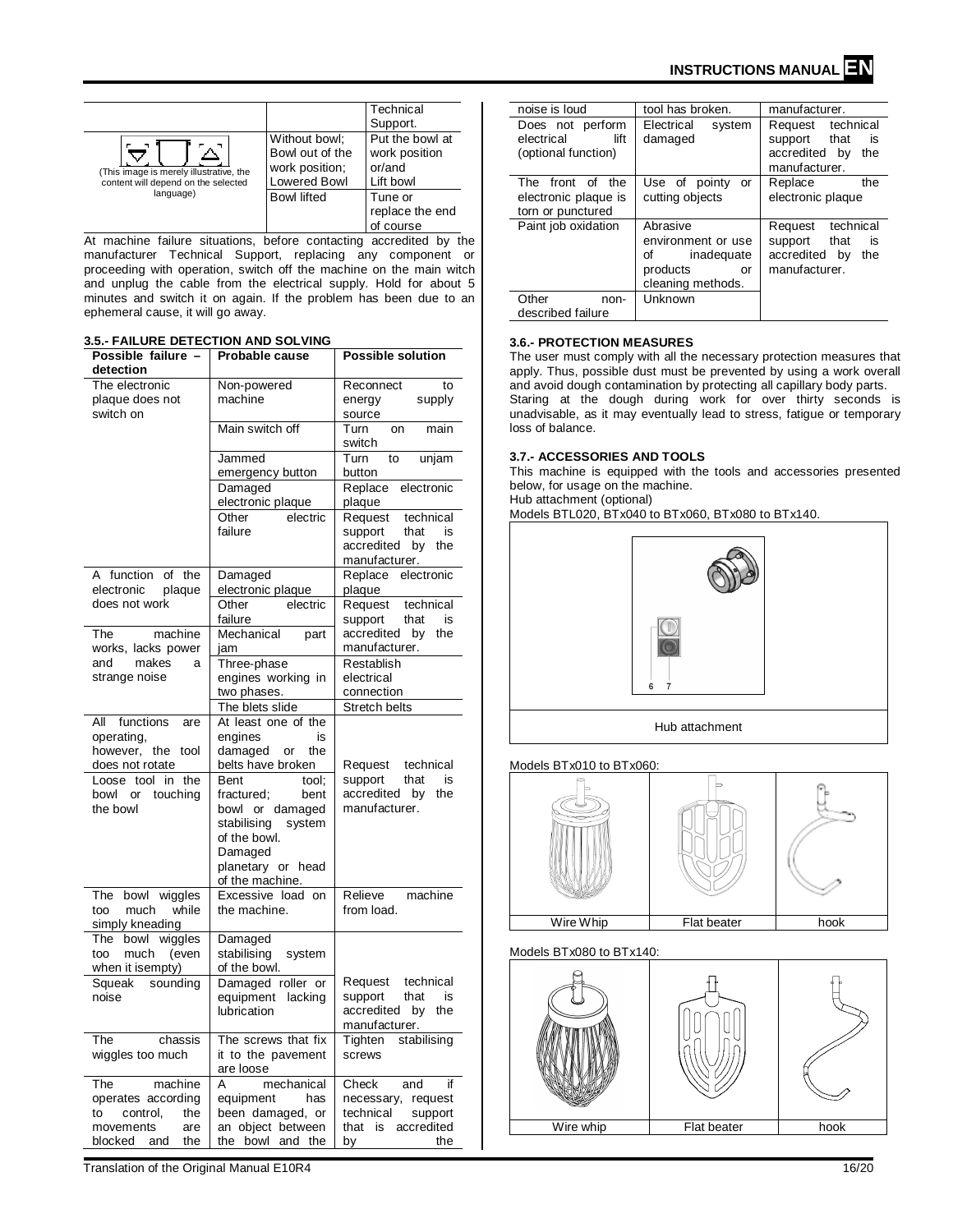

To discharge the product or cut the dough after having been kneaded, prevent scratches to the bowl. The use of metal scrappers or metal accessories is not allowed.

## **3.8.- MACHINE STABILITY**

Conditions under which the machine complies with the stability requisite:

| <b>Phases</b>                  | Conditions                                                                                                                                       |
|--------------------------------|--------------------------------------------------------------------------------------------------------------------------------------------------|
| Transportation<br>and mounting | According to the specific information in the<br>transportation, mounting,<br>chapter on<br>installation and connection within<br>this<br>manual. |
| Usage                          | According to specific information<br>on<br>assembling in this manual<br>According to specific information in the<br>chapter on maintenance.      |
| Dismounting                    | On dismounting operations it is mandatory<br>that the machine is on work position.                                                               |
| Out of service                 | When out of service, the machine must be in                                                                                                      |

Translation of the Original Manual E10R4 17/20

|                                | working position. The pavement must not be.<br>sloping or slippery. The machine does not<br>need to be screwed to the floor.                                                                                                                    |
|--------------------------------|-------------------------------------------------------------------------------------------------------------------------------------------------------------------------------------------------------------------------------------------------|
| During testing                 | When testing load the above described is<br>applicable.                                                                                                                                                                                         |
| possible<br>During<br>failures | In case of power or bowl with product failure<br>it is necessary to manually discharge the<br>dough or re-establish power. In any case,<br>should it prove necessary, inform technical<br>support and hold, the machine will not be<br>damaged. |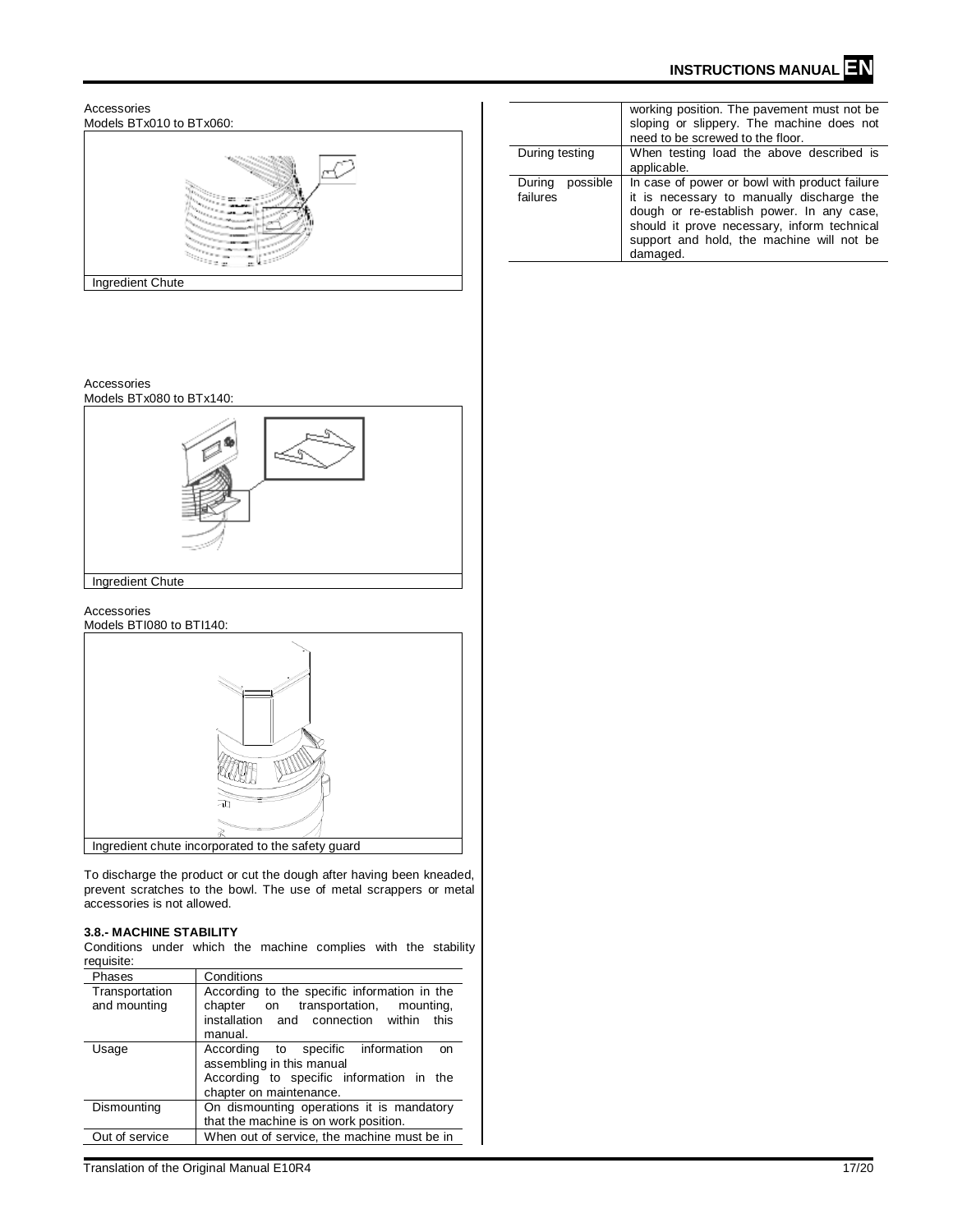# **CHAPTER 4**

# **PROPERTIES OF THE MACHINE**

## **4.1.- MECHANICAL PROPERTIES**

The structure has standard or special order measures, to match its purpose.

Made of steel, standard physical-chemical or special order characteristics.

The materials that are in straight contact with the dough do not offer any hazard of contamination or change of its properties.

Mechanical transmissions are performed by speed variation belts and analogical or digital control.

#### **4.2.- ELECTRICAL PROPERTIES**

This machine has been manufactured according to characteristics on the nameplate.

Check annex to this manual for the electrical scheme.

The electrical system has been tested according to the applicable legislation and the test record is part of this manual.

Only Technical Support that is accredited by the manufacturer is qualified to work the electrical part. All necessary precautions must always be taken so as to reduce fire, electrical shocks and personal damage hazard, always in compliance with the following norms:

1. Stopping the machine.

- 2. Turning off main switch.
- 3. Disconnecting power cable.

4. Performing the necessary maintenance or repairing operations and only then,

5. Re-switching the machine to the power supply.

#### **4.3.- MACHINE CAPACITY**

The maximum capacity of mixers is measured by the maximum capacity of the bowl in terms of litres, that is, a model labelled with the example information of "xxx020" has a 20 litres maximum bowl capacity, this rule being applicable to any model.

#### **4.4.- SECURITY SYSTEM**

One of the potentially most dangerous parts of the machine is the tool area.

The user does not need to directly access this area considering it is protected by the grid when operating under regular circumstances.

#### **4.5.- PRECAUTION WITH TOOLS**

One of the potentially dangerous areas of the machine is the hook while operating within the bowl.

The user does not need to have straight access to this area so it is protected by the grid when standard operating.

#### **4.6.- PRECAUTION WITH BELTS**

The user does not need to have straight access to the belts area, as it is not part of the user's regular work. This area is protected by rigid screwed lids.

#### **4.7.- NOISE EMISSION**

The use of specific manufacturing techniques sustains an average sound pressure, considered in A, lower than 70dB, in compliance with ISO directive 3744: "Acoustic. Determination of sound power levels of noise sources using sound pressure. Engineering method in an essentially free field over a reflecting plane."

#### **4.8.- RADIATION EMISSION**

The machine does not produce any sort of radiation, including ionizing and non-ionizing radiations that may hazard the user's or exposed people's health, including cases involving active or non-active implanted medical devices.

#### **4.9.- LIFE CYCLE OF THE PRODUCT**



**CAUTION Do not place debris of the components of the machine together with domestic waste.**

During the life cycle of the product, whether it is an inspection operation, maintenance or disposal of this machine, the manufacturer is responsible for the treatment of any piece, component or material at any phase. The life cycle management must always be made by the manufacturer, the only to be held responsible for this management if duly informed for it.

This management firstly considers the possible repair and later reuse of any piece, component or material, however, should that not be possible, redirection to duly accredited residue management must be done, always keeping recycling as a priority. Taking this into consideration, the manufacturer shall deliver into the market highly recyclable equipment.

Directives of different countries must always be taken into consideration, each case having to be regarded separately.



This equipment has the recycling symbol.  $\stackrel{\text{A--A}}{\longrightarrow}$ . This means all residues must be separated per type and deposited in an adequate place for residue collection, never included in domestic waste.

This attitude is environmentally friendly and beneficial to all in present and coming generations.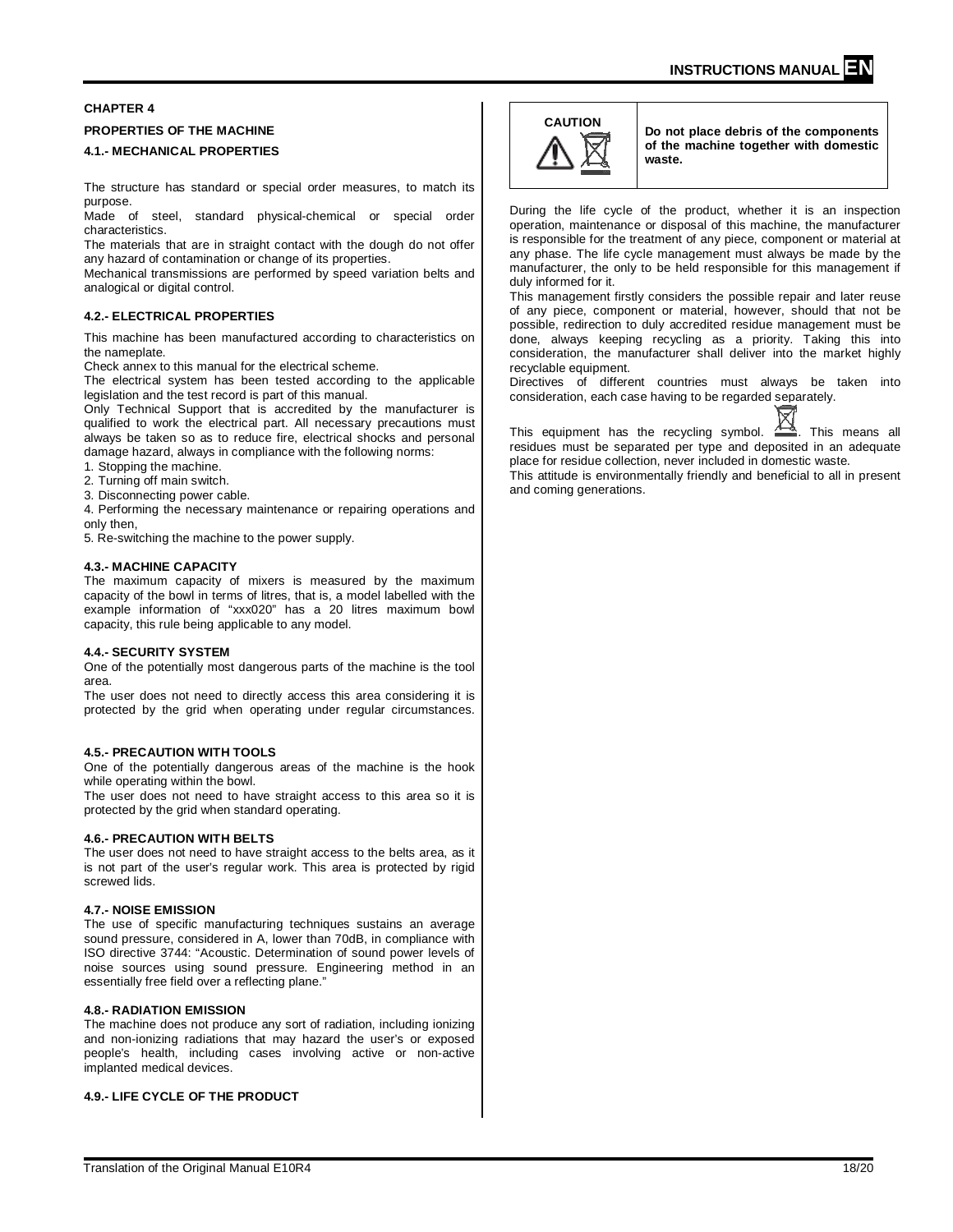#### **CHAPTER 5 MAINTENANCE**



**Turn off the main switch and power cable**  cleaning or maintenance **operation.**

Whenever potentially dangerous operations are performed, such as mechanic tunings, maintenance, dismounting, electrical components replacement, mechanical or other type, the user must assure the electrical power cable is correctly unplugged.

The internal mechanical components of the machine may eventually offer some mechanical residual hazard. To handle these components wear adequate protection gloves.



**Do not run the machine until all lids, security devices and protection have been set.** 

In case of a request to the manufacturer, please offer the information on the nameplate of the machine. Check the annex for the repairing pieces or maintenance applicable to this machine.

## **5.1.- WHEN THE MACHINE IS NEW**

Proceed to a cleaning operation, as described in the daily cleaning topic of this manual.

Even after the cleaning, it is convenient to test the functioning before starting manufacturing, using ingredients that are not to be consumed by people. Thus, packaging, transportation and installation residues can be removed.

# **5.2.- EVERYDAY**

#### **5.2.1.- Machine cleaning**

The machine cleaning frequency must be adjusted according to the work hours and the severity of the product. Following is a suggested cleaning frequency table according to the work load:

| Number of 8 hour<br>shifts | Cleaning frequency within 24 hours    |
|----------------------------|---------------------------------------|
|                            | One cleaning procedure every 24 hours |
|                            |                                       |
|                            | One cleaning procedure every 8 hours  |

The machine must be clean after the operation, on the grid, the inside of the bowl and the tools. On models BTx020 to BTx060 the wire whip may be dismounted as in the following pictures, to facilitate the cleaning. Dismounting is simple, before removing the wire whip from the machine manually loose the lid.

After the cleaning it must be properly mounted. For the final tightening of the wire whip mount it on the machine and tighten it manually.



For non-dismounting wire whips cleaning must also be daily.

On these areas, a diluted disinfectant recommended by the manufacturer must be used, followed by abundant rinsing and drying with an absorbent paper or dry cloth.

The water temperature must range between 55ºC and 60ºC.

In the other outer parts of the machine a vacuum cleaner, a slightly wetted cloth or soft sponge may be used, taking care not to cause leakage. In the end proceed to the drying by using dry absorbent paper or cloths.

On the inside of the machine, a vacuum for solid and dusty residues can be used.



**Do not use knives, sandpaper, metallic objects, abrasive, toxic or solvent products, or any other sort that may damage the surface or leave residue that may result in product contamination. Do not use jets of water to clean the machine.**

The materials in contact with the dough are entirely innocuous, they do not affect the product. Following are some merely informative examples of possible hygiene failures after visual inspection or microbiologic analysis, its causes, detection means and its effect and control:

| Effect                                                 | Cause                                                                                            | Control                                                                     |
|--------------------------------------------------------|--------------------------------------------------------------------------------------------------|-----------------------------------------------------------------------------|
| Dirt by protein<br>coagulation                         | The water is too<br>hot.<br>Temperature<br>higher than 60°C                                      | Use water ranging from<br>55°C to 60°C.                                     |
| Dirt by grease<br>development                          | Not too hot water.<br>not so effective in<br>grease elimination<br>Temperature less<br>than 55°C | Use water ranging from<br>55°C to 60°C.                                     |
| Dirt with limestone<br>deposit                         | Too much hard<br>water $(>10^{\circ}$ fH)                                                        | Use less hard water                                                         |
| Dirt accumulation.<br>harder removal                   | Long intervals<br>between cleanings                                                              | Shorter intervals between<br>cleanings or more intense<br>cleaning          |
| Residual dirt                                          | Incorrect rinsing                                                                                | Rinse well                                                                  |
| Initial dirt still<br>visible                          | The disinfectant<br>did not act for<br>enough time which<br>affected its<br>outcome              | Check cleaning procedure                                                    |
|                                                        | Too diluted<br>disinfectant                                                                      | Check disinfectant<br>preparation procedure                                 |
|                                                        | Inappropriate<br>disinfectant                                                                    | Select correct disinfectant                                                 |
| Dripping water<br>containing<br>microorganisms<br>dirt | Residual humidity                                                                                | Assure proper drying<br>Assure draining to the<br>equipments and facilities |

# **5.2.2.- SECURITY SYSTEM CHECK**

The security systems of the machine assure people, property and animals security under any circumstance. To check the operationality of these systems, before the start of each shift, proceed in the following way:

Check if the protection lids are operational. If not, re-establish functionality.

Set the machine to manual mode;

Open the grid entirely (If applicable);

The machine must switch itself off when the grid begins to be open. Should that not happen, turn it off on the main switch and call the technical support of the manufacturer.

If the grid is operational (If applicable), close it and get the machine working again;

Press the emergency button;

The machine must switch itself off and remain as such keeping the emergency button locked. Should this not happen, turn the machine off on the main switch and call the technical support of the manufacturer.